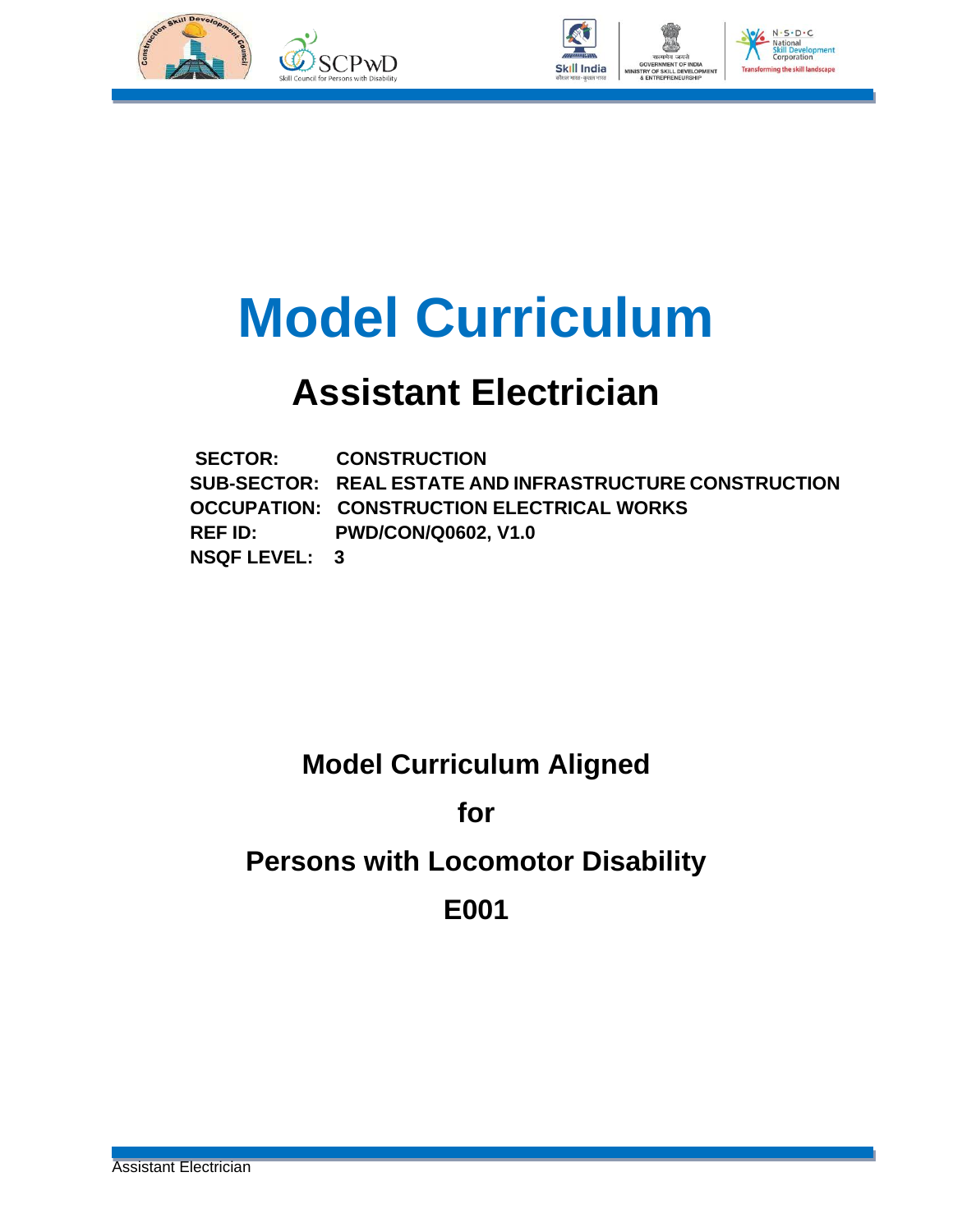





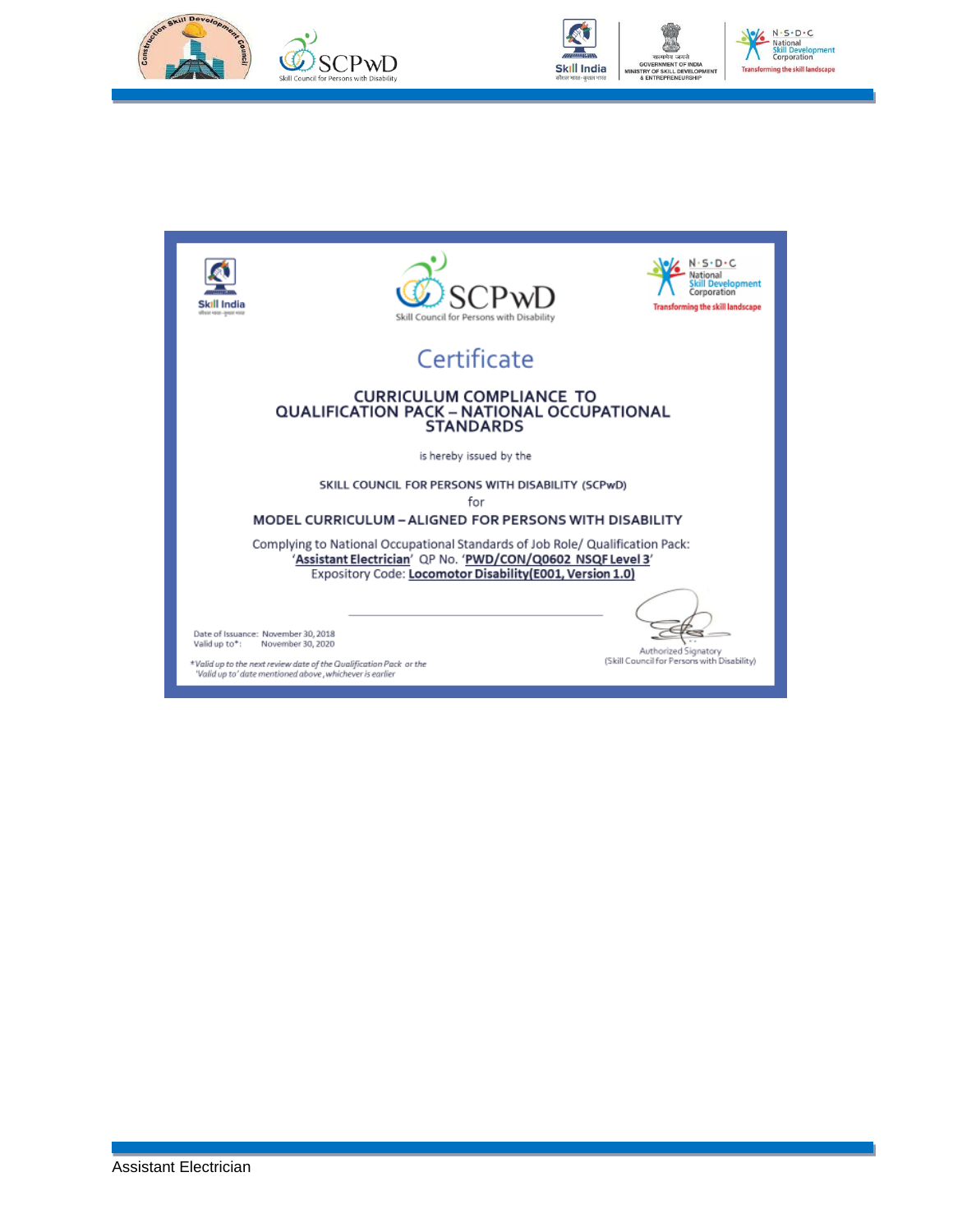



## **Table of Content**

| 1. Curriculum                                                 | 01 |
|---------------------------------------------------------------|----|
| 2. Trainer prerequisites                                      | 14 |
| 3. Annexure: Assessment Criteria                              | 15 |
| 4. Accommodation Guideline recommended for Inclusive Trainers | 22 |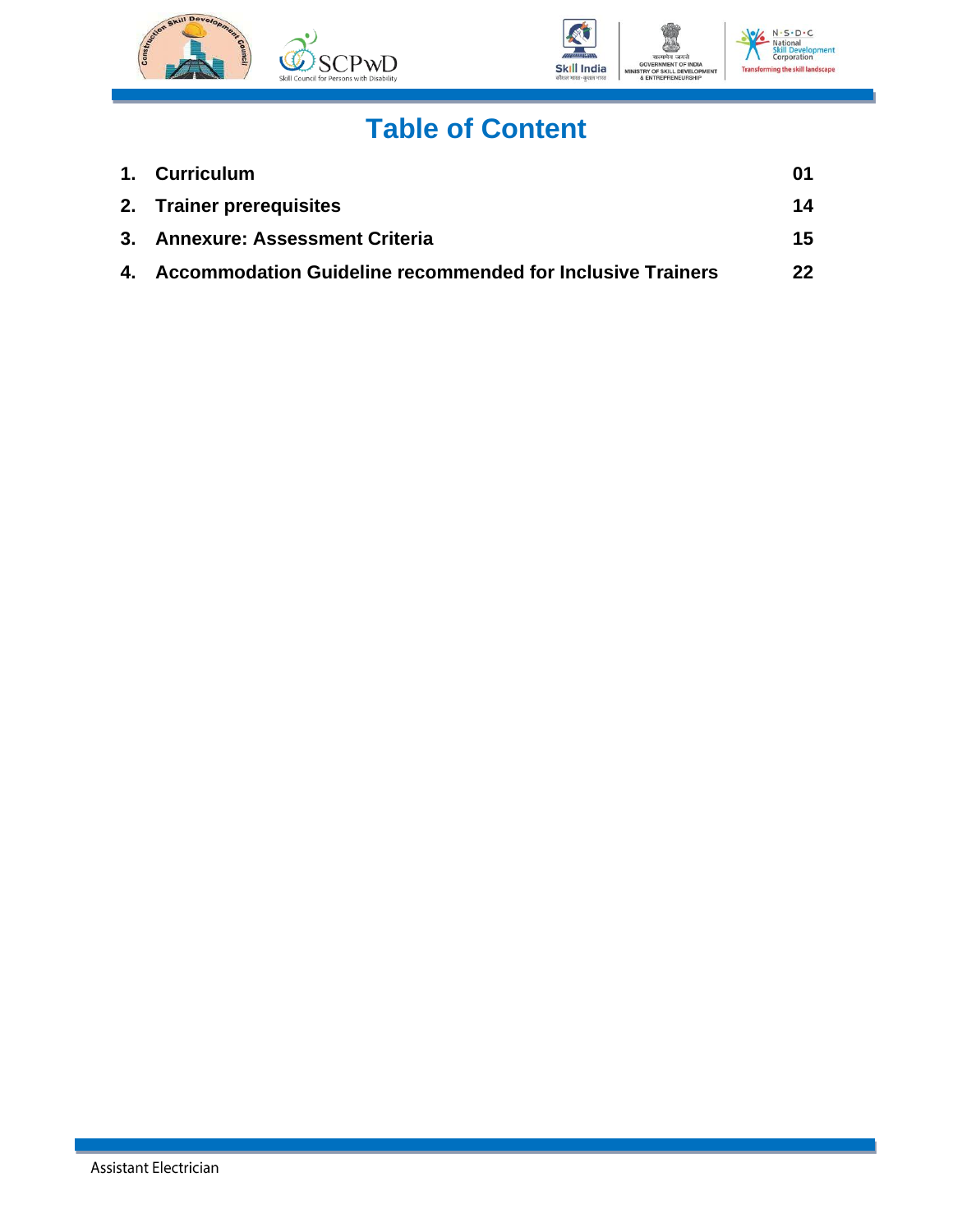



# **Assistant Electrician**

#### <span id="page-3-0"></span>**CURRICULUM / SYLLABUS**

This program is aimed at training candidates for the job of a "Assistant Electrician", in the "Construction" Sector/Industry and aims at building the following key competencies amongst the learner

| <b>Program Name</b>                                             | <b>Assistant Electrician</b>                                            |                                                                                                                                                                                                                                                                                                                                                                                                                                                                                                                                                                                                                                                                                                                                                                                                                                                                                                                                                                                                                                                                                                                                                                                                                                                                                                                                                                                                                                                                                                                                                    |  |
|-----------------------------------------------------------------|-------------------------------------------------------------------------|----------------------------------------------------------------------------------------------------------------------------------------------------------------------------------------------------------------------------------------------------------------------------------------------------------------------------------------------------------------------------------------------------------------------------------------------------------------------------------------------------------------------------------------------------------------------------------------------------------------------------------------------------------------------------------------------------------------------------------------------------------------------------------------------------------------------------------------------------------------------------------------------------------------------------------------------------------------------------------------------------------------------------------------------------------------------------------------------------------------------------------------------------------------------------------------------------------------------------------------------------------------------------------------------------------------------------------------------------------------------------------------------------------------------------------------------------------------------------------------------------------------------------------------------------|--|
| <b>Qualification Pack</b><br><b>Name &amp; Reference</b><br>ID. | PWD/CON/Q0602, v1.0                                                     |                                                                                                                                                                                                                                                                                                                                                                                                                                                                                                                                                                                                                                                                                                                                                                                                                                                                                                                                                                                                                                                                                                                                                                                                                                                                                                                                                                                                                                                                                                                                                    |  |
| <b>Version No.</b>                                              | 1.0                                                                     | 30/11/2018<br><b>Version Update Date</b>                                                                                                                                                                                                                                                                                                                                                                                                                                                                                                                                                                                                                                                                                                                                                                                                                                                                                                                                                                                                                                                                                                                                                                                                                                                                                                                                                                                                                                                                                                           |  |
| <b>Pre-requisites to</b><br><b>Training</b>                     |                                                                         |                                                                                                                                                                                                                                                                                                                                                                                                                                                                                                                                                                                                                                                                                                                                                                                                                                                                                                                                                                                                                                                                                                                                                                                                                                                                                                                                                                                                                                                                                                                                                    |  |
| <b>Training</b><br><b>Outcomes</b>                              | $\bullet$<br>$\bullet$<br>wiring<br>$\bullet$<br>$\bullet$<br>$\bullet$ | Minimum qualification - 10th Class<br>After completing this programme, participants will be able to:<br>Select and use hand, power tools and electrical devices relevant to<br>construction electrical works: - Recognising, differentiating and using<br>electrical tools and devices appropriately in basic electrical operations<br>Install temporary lighting arrangement at construction sites: - Selection<br>and use of light units, accessories, fixtures and tools for installing and<br>maintaining lighting arrangements used for construction work<br>Install LV electrical wiring at permanent structures: - Identification,<br>selection and handling of electrical fixtures, tools and materials and use them<br>in house wiring activity. Basic electrical tests which are performed to inspect<br>Assemble, install and maintain temporary LV electrical panels<br>(distribution boards) at construction site: - Selection and use of electrical<br>fixtures, components and tools to assemble and maintain temporary electrical<br>panels required for construction works<br>Work effectively in a team to deliver desired results at the workplace: -<br>Organised working procedure within a team at site<br>Plan and organize work to meet expected outcomes: - Prioritizing activities<br>and organising resources to meet desired outcome<br>Work according to personal health, safety and environment protocol at<br>construction site: - Importance of Health & Safety aspects & measures to be<br>followed while working |  |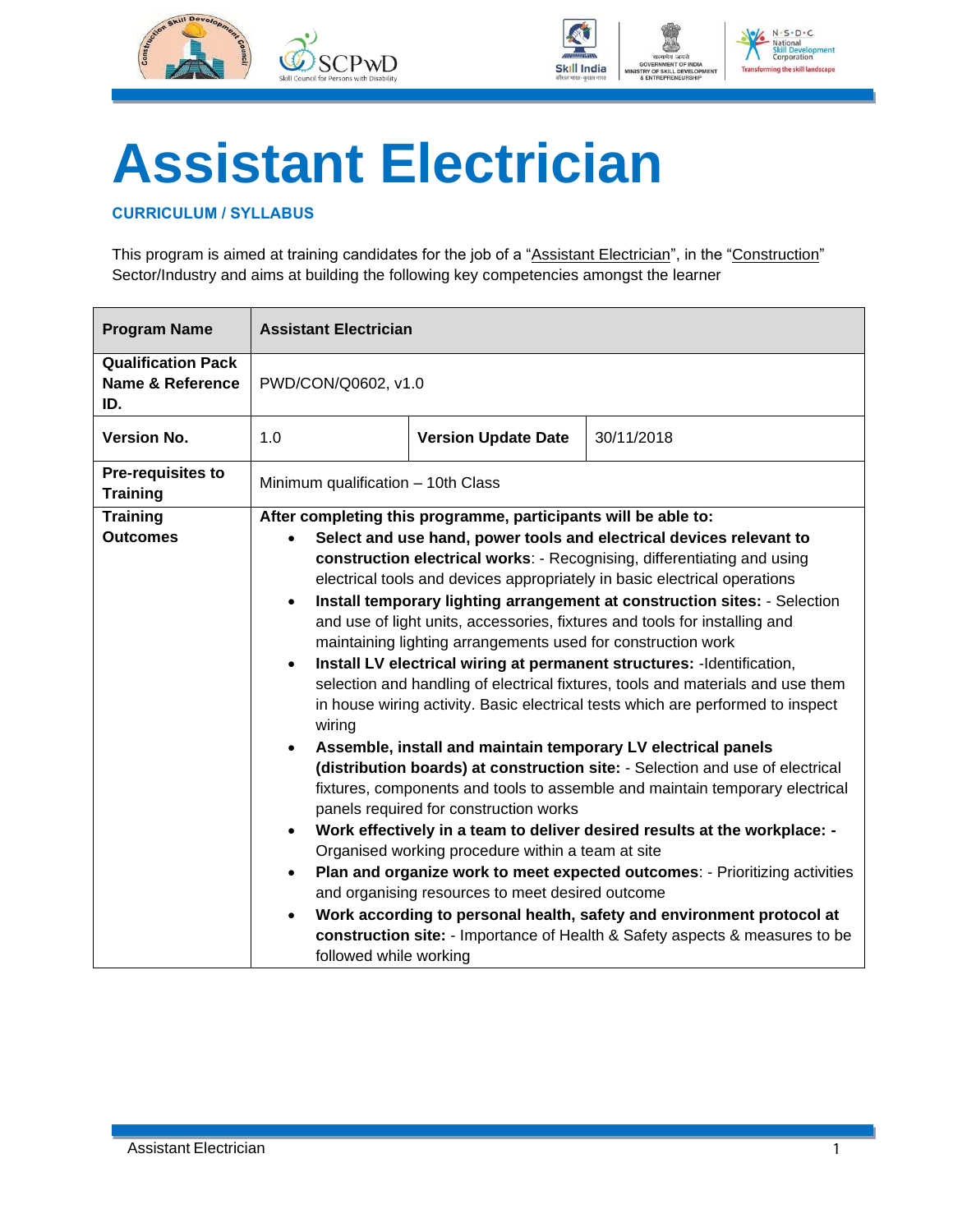



 $N \cdot S \cdot D \cdot C$ ning the skill landscape **Transfo** 

This course encompasses 7 out of 7 National Occupational Standards (NOS) of "Assistant Electrician" Qualification Pack issued by "Construction". The Curriculum is Aligned by "Skill Council for Persons with Disability for Persons with Locomotor Disability.

| Sr.<br>No.     | <b>Module</b>                                                                                                                                                                                                                                                | <b>Key Learning Outcomes</b>                                                                                                                                                                                                                                                                                                                                                                                                                                                                                                                                                                                                                                                                                                                                                                                                                                                                                                                                                                                                 | <b>Equipment</b><br><b>Required</b>                                                                                                                                                                                                                                    | <b>Disability-wise</b><br><b>Training Tools</b><br>with reference to<br><b>Expository for</b><br>each NOS                                                                                                                                                                                                        |
|----------------|--------------------------------------------------------------------------------------------------------------------------------------------------------------------------------------------------------------------------------------------------------------|------------------------------------------------------------------------------------------------------------------------------------------------------------------------------------------------------------------------------------------------------------------------------------------------------------------------------------------------------------------------------------------------------------------------------------------------------------------------------------------------------------------------------------------------------------------------------------------------------------------------------------------------------------------------------------------------------------------------------------------------------------------------------------------------------------------------------------------------------------------------------------------------------------------------------------------------------------------------------------------------------------------------------|------------------------------------------------------------------------------------------------------------------------------------------------------------------------------------------------------------------------------------------------------------------------|------------------------------------------------------------------------------------------------------------------------------------------------------------------------------------------------------------------------------------------------------------------------------------------------------------------|
| 1              | <b>Introduction to the</b><br>job role - (Lecture/<br>description by<br>concerned trainer)<br><b>Theory Duration</b><br>(hh:mm)<br>14:00<br><b>Practical Duration</b><br>(hh:mm)<br>00:00<br><b>Corresponding NOS</b><br><b>Code</b><br><b>Bridge Module</b> | • Role description/ functions of the job role<br>Expected personal attributes from the job role<br>Brief description about course content, mode<br>$\bullet$<br>of learning and duration of course<br>Future possible progression and career<br>development provisions on completion of the<br>course<br>Electrical principles like ohms law, amperes<br>law, electromagnetic field and its effects<br>• Principle of electrical current flow,<br>fundamental terms like resistance,<br>temperature, c/s of conductor and their<br>relations<br>Basic concept LV of single phase and three<br>$\bullet$<br>phase connections and their uses as per<br>electrical voltage load<br>Basic concept of AC and DC current<br>generation<br>Introduction to series, parallel and<br>$\bullet$<br>combination circuits<br>How to read and interpret wiring diagrams<br>with basic symbols, manufacturer's guidelines,<br>electrical specifications to determine use of<br>power tools, electrical devices, measuring<br>devices etc. | infrastructural<br>requirements<br>1. Classroom<br>having sitting<br>capacity of 30<br>trainees<br>2. Blackboard<br>3. LCD monitor 32"<br>4. Laptop                                                                                                                    | Any of the<br>following tools<br>may be used:<br>Computer<br>$\bullet$<br><b>Sticky Keys</b><br><b>Foot Pedals</b><br>Access<br><b>Switches</b><br><b>Wheel Chair</b><br>Walker<br>One-Handed<br>Keyboard<br>Pencil Gripper<br>Automatic<br>Page Turner<br><b>Grab Bars</b><br>Speech to<br><b>Text software</b> |
| $\overline{2}$ | Select and use hand,<br>power tools and<br>electrical devices<br>relevant to<br>construction<br>electrical works<br><b>Theory Duration</b><br>(hh:mm)<br>15:00<br><b>Practical Duration</b><br>(hh:mm)<br>36:00                                              | Theory: -<br>• Type of electrical hand and power tools<br>pliers, crimping tools, electrical drill machines,<br>cutting machines etc. and their applications<br>such as cutting, drilling, stripping and splicing<br>wires etc.<br>Type of electrical measuring tools and<br>$\bullet$<br>devices such as voltage tester, earth tester,<br>mutimeter, digital ammeter etc. and their<br>respective use to trace out malfunctions in<br>electrical circuits/ connections like power<br>interruption/ continuity, power leakage, earth<br>leakage                                                                                                                                                                                                                                                                                                                                                                                                                                                                              | <b>Hand Tools</b><br>5.<br>Pliers<br><b>Screw Drivers</b><br>6.<br>(set)<br>7.<br>Crimping tools<br>8.<br>Wire strippers<br>Neon tester<br>9.<br><b>Measuring</b><br>devices<br>10. Ammeter<br>11. Voltmeter<br>12. Wattmeter<br>Ohmmeter<br>13. Digital<br>Multimeter | Any of the<br>following tools<br>may be used:<br>Computer<br><b>Sticky Keys</b><br><b>Foot Pedals</b><br>Access<br>$\bullet$<br>Switches<br><b>Wheel Chair</b><br>Walker<br>One-Handed<br>Keyboard<br>Pencil Gripper                                                                                             |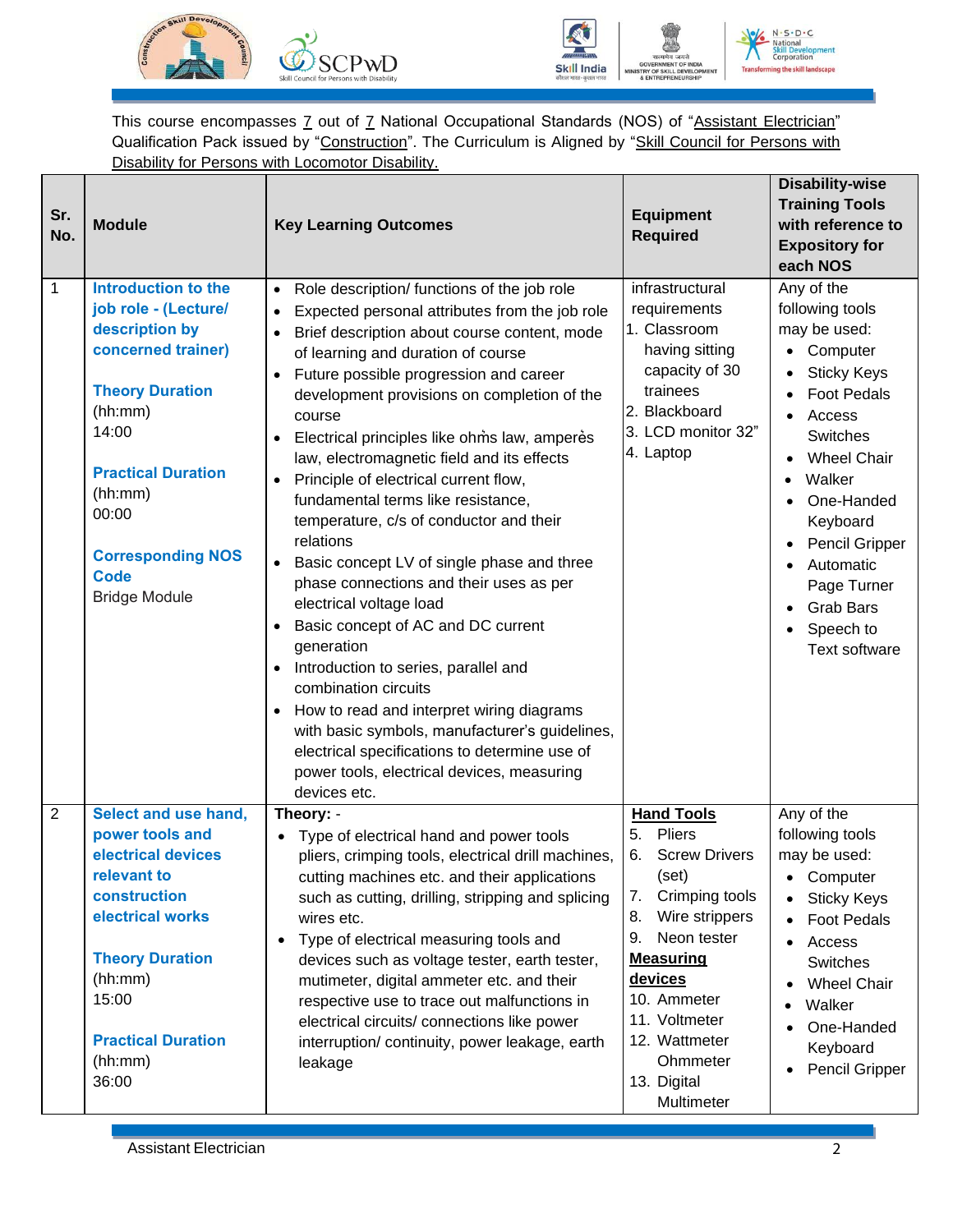







 $N \cdot S \cdot D \cdot C$ **N** • **S** • **D** •<br> **National**<br> **Skill Deve**<br> **Corporation** ai<br>eveloj<br>ration ent **Transforming the skill landscape** 

| Sr.<br>No. | <b>Module</b>                                               | <b>Key Learning Outcomes</b>                                                                                                                                                                                                                                                                                                                                                                                                                                                                                                                                                                                                                                                                                                                                                                                                                                                                                                                                                                                                                                                                                                                                                                                                                                                                                                                                                                                                                                                                                                                                                                                                                                                                                                                                                                                                                                                            | <b>Equipment</b><br><b>Required</b>                                                                                                                                                                                                                                                                                                                                                                                                                                                                                                                                                                                                                                                                                       | <b>Disability-wise</b><br><b>Training Tools</b><br>with reference to<br><b>Expository for</b><br>each NOS                                                                                                                                       |
|------------|-------------------------------------------------------------|-----------------------------------------------------------------------------------------------------------------------------------------------------------------------------------------------------------------------------------------------------------------------------------------------------------------------------------------------------------------------------------------------------------------------------------------------------------------------------------------------------------------------------------------------------------------------------------------------------------------------------------------------------------------------------------------------------------------------------------------------------------------------------------------------------------------------------------------------------------------------------------------------------------------------------------------------------------------------------------------------------------------------------------------------------------------------------------------------------------------------------------------------------------------------------------------------------------------------------------------------------------------------------------------------------------------------------------------------------------------------------------------------------------------------------------------------------------------------------------------------------------------------------------------------------------------------------------------------------------------------------------------------------------------------------------------------------------------------------------------------------------------------------------------------------------------------------------------------------------------------------------------|---------------------------------------------------------------------------------------------------------------------------------------------------------------------------------------------------------------------------------------------------------------------------------------------------------------------------------------------------------------------------------------------------------------------------------------------------------------------------------------------------------------------------------------------------------------------------------------------------------------------------------------------------------------------------------------------------------------------------|-------------------------------------------------------------------------------------------------------------------------------------------------------------------------------------------------------------------------------------------------|
|            | <b>Corresponding NOS</b><br><b>Code</b><br><b>CON/N0602</b> | Type of electrical devices like starters, relays<br>$\bullet$<br>and circuit breakers, their power ratings,<br>working principles and use in circuits<br>How to read and interpret wiring symbols,<br>$\bullet$<br>SLDs, manufacturers guidelines, electrical<br>specifications to determine use of power<br>tools, electrical devices, measuring devices<br>etc<br>Knowledge about features of switches, fuses,<br>resistors and various circuit protecting<br>devices and their use in electrical circuits and<br>connections<br>Knowledge about basic principle of electrical<br>$\bullet$<br>current flow, fundamental terms like voltage,<br>resistance, temperature, cross section of<br>conductors their units, relations and method<br>of measurement using relevant measuring<br>tools and their influence electrical circuits<br>Knowledge about amperes law, Ohms law,<br>electromagnetic field and their factual relation<br>with electrical tests<br>How to maintain/ store electrical tools and<br>devices<br><b>Demonstration/ Practical: -</b><br>Selection and use of hand and power tools<br>for tightening electrical fixtures, electrical<br>termination at power outlets<br>Selection of electrical devices such as<br>starters, circuit breakers for installing them to<br>circuits as per power rating<br>Selection of PPEs for general and electrical<br>safety<br>Use of measuring instruments and hand/<br>$\bullet$<br>power tools for measuring, cutting, bending,<br>threading conduits/ cables<br>Use of wire stripping and joining tools to strip,<br>joining/ splicing tools<br>Use of electrical devices to carry out basic<br>inspections on electrical circuits like checking<br>voltage, current flow, voltage drop, leakage<br>through conductor etc.<br>Maintain/ upkeep electrical tools, devices<br>post using as per manufacturer's guidelines | 14. Megger<br>15. Tong tester<br>Measuring<br>Instruments<br>16. Measuring<br>tape<br>17. Spirit level<br>Marking tools<br>18. Power tools<br>19. Drilling<br>machine<br>20. Cutting<br>machine<br>21. Chasing<br>machine<br>materials and<br>fixtures<br>22. Electrical<br>distribution<br>board<br>23. Electrical<br>socket (set)<br>24. Tungsten bulb/<br>CFL/FSL bulb<br>25. Halogen lamp<br>26. wall socket<br>27. Simple<br>switchboard<br>28. Mains breaker<br>switch<br>29. Earth Leakage<br>Circuit Breaker<br>(ELCB)<br>30. Miniature<br>Circuit Breaker<br>(MCB)<br><b>PPEs &amp; Safety</b><br><b>Equipment</b><br>31. Helmet<br>32. Face shield<br>33. Safety goggles<br>34. Safety shoes<br>35. Safety belt | • Automatic<br>Page Turner<br><b>Grab Bars</b><br>• Speech to<br>Text software<br>The<br>equipment<br>should be kept at<br>accessible<br>an<br>height according to<br>comfort<br>the<br>of<br>Persons<br>with<br>Locomotor<br><b>Disability</b> |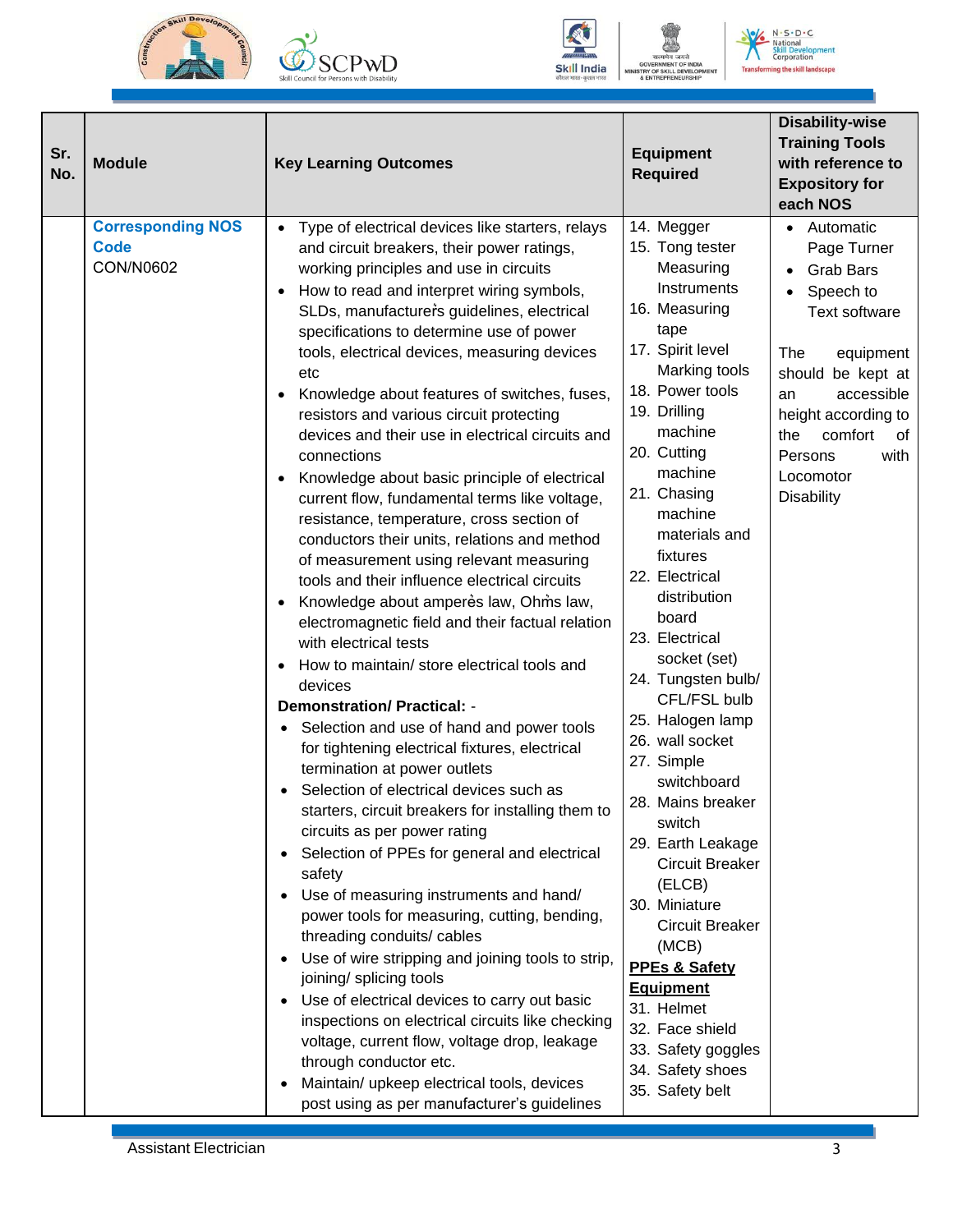





**JENT OF** L DEVELO **AENT** 

 $N \cdot S \cdot D \cdot C$ **National<br>Skill Develop<br>Corporation** ent Transforming the skill landscape

| Sr.<br>No. | <b>Module</b>                                                                                                                                                                                                                    | <b>Key Learning Outcomes</b>                                                                                                                                                                                                                                                                                                                                                                                                                                                                                                                                                                                                                                                                                                                                                                                                                                                                                        | <b>Equipment</b><br><b>Required</b>                                                                                                                                                                                                                                                                                                                                                                                                                                                                                                                                                                                                                                                          | <b>Disability-wise</b><br><b>Training Tools</b><br>with reference to<br><b>Expository for</b><br>each NOS                                                                                                                                                                                           |
|------------|----------------------------------------------------------------------------------------------------------------------------------------------------------------------------------------------------------------------------------|---------------------------------------------------------------------------------------------------------------------------------------------------------------------------------------------------------------------------------------------------------------------------------------------------------------------------------------------------------------------------------------------------------------------------------------------------------------------------------------------------------------------------------------------------------------------------------------------------------------------------------------------------------------------------------------------------------------------------------------------------------------------------------------------------------------------------------------------------------------------------------------------------------------------|----------------------------------------------------------------------------------------------------------------------------------------------------------------------------------------------------------------------------------------------------------------------------------------------------------------------------------------------------------------------------------------------------------------------------------------------------------------------------------------------------------------------------------------------------------------------------------------------------------------------------------------------------------------------------------------------|-----------------------------------------------------------------------------------------------------------------------------------------------------------------------------------------------------------------------------------------------------------------------------------------------------|
| 3          | <b>Install temporary</b><br>lighting arrangement<br>at construction sites<br><b>Theory Duration</b><br>(hh:mm)<br>20:00<br><b>Practical Duration</b><br>(hh:mm)<br>64:00<br><b>Corresponding NOS</b><br><b>Code</b><br>CON/N0603 | Theory: -<br>Safety norms applicable in construction sites<br>and electrical works and use of specific PPEs<br>Types of cables based on insulation, phase<br>and their use as per power rating<br>Types of conduits and fixtures such as<br>switches, sockets, their selection method and<br>respective uses in electrical works<br>Types of safety equipment commonly used for<br>$\bullet$<br>protection of LV wiring circuits and their area<br>of application<br>Standard/ safe practice of cable laying at<br>$\bullet$<br>such<br>construction<br>sites<br>through<br>as<br>underground conduits, through poles<br>Types of lights units, their wattage and<br>$\bullet$<br>respective use in construction sites<br>Standard practices of fixing lights and their<br>respective accessories such as ground<br>clearance to be maintained, selection of<br>location avoiding external damaging effects<br>etc. | 36. Insulated<br>rubber gloves<br>37. Ear plugs<br>38. Particle masks<br>39. Reflective<br>jackets<br>40. Safety<br>message<br>boards<br>41. Fire<br>extinguishers<br>42. Sand buckets<br>infrastructural<br>requirements<br>43. Classroom<br>having sitting<br>capacity of 30<br>trainees<br>44. Blackboard<br>45. LCD monitor<br>32"<br>46. Laptop<br>Consumables: -<br>Single phase<br>electrical cables of<br>standard wire<br>gauges<br>1. Conduits/<br>casings<br>2. Electrical<br>diagram<br>(consisting only<br>basic wiring<br>symbols)<br>PVC insulation<br>3.<br>tape Measuring<br>devices<br>4. Digital<br>Multimeter<br>5. Tong tester<br>6. Megger Hand<br>tools:<br>7. Pliers | Any of the<br>following tools<br>may be used:<br>Computer<br><b>Sticky Keys</b><br><b>Foot Pedals</b><br>Access<br>Switches<br><b>Wheel Chair</b><br>Walker<br>One-Handed<br>Keyboard<br><b>Pencil Gripper</b><br>Automatic<br>Page Turner<br><b>Grab Bars</b><br>Speech to<br><b>Text software</b> |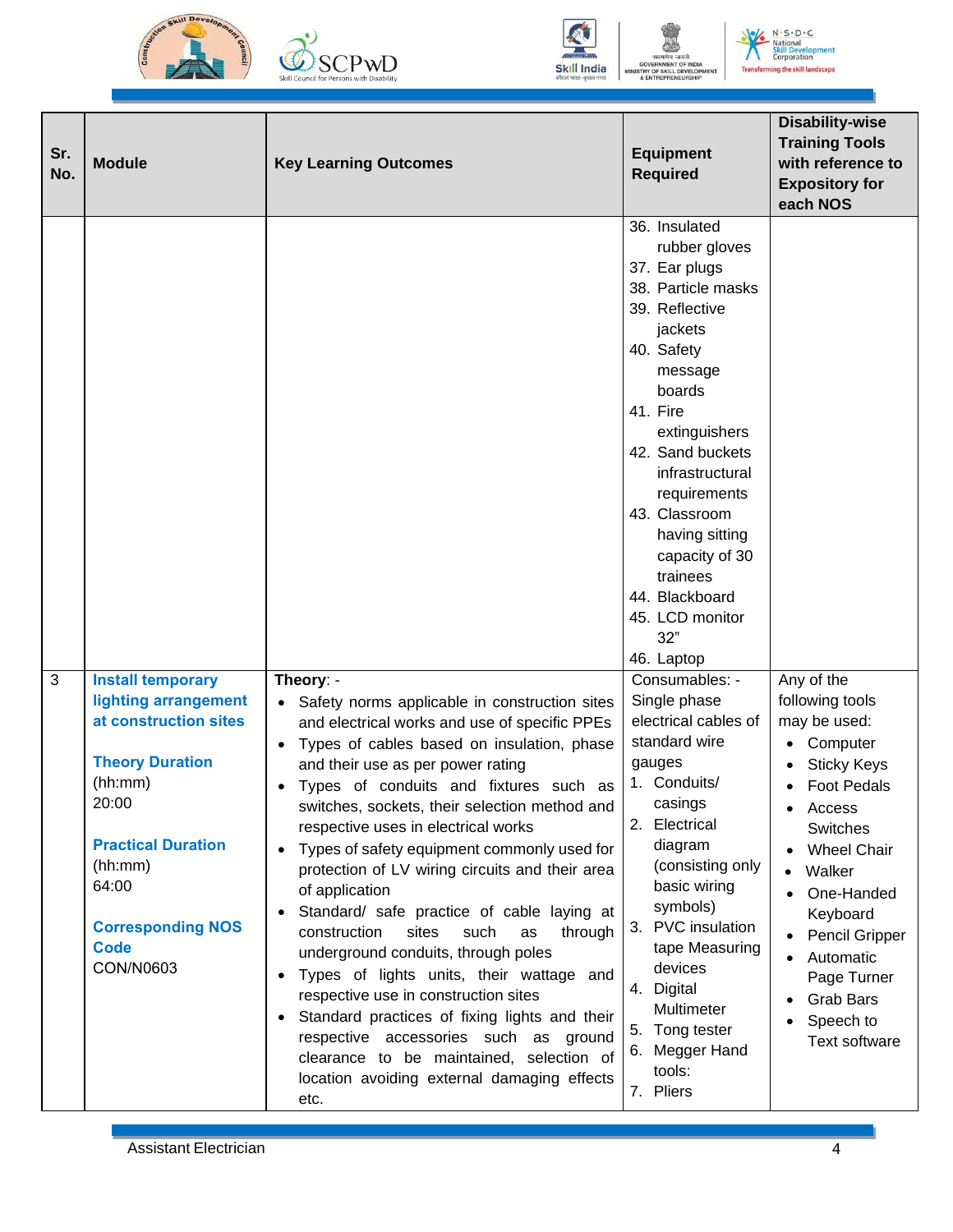





 $N \cdot S \cdot D \cdot C$ nal ent č. **Transfo** ming the skill landscape

| Sr.<br>No. | <b>Module</b> | <b>Key Learning Outcomes</b>                                                                                                                                                                                                                                                                                                                                                                                                                                                                                                                                                                                                                                                                                                                                                                                                                                                                                                                                                                                                                                                                                                                                                                                                                                                                                                                                                                                                                                                                                                                                                                                                                                                                                                                                  | <b>Equipment</b><br><b>Required</b>                                                                                                                                                                                                                                                                                                                                                                                                                                                                                                                                                                                                                                                             | <b>Disability-wise</b><br><b>Training Tools</b><br>with reference to<br><b>Expository for</b><br>each NOS |
|------------|---------------|---------------------------------------------------------------------------------------------------------------------------------------------------------------------------------------------------------------------------------------------------------------------------------------------------------------------------------------------------------------------------------------------------------------------------------------------------------------------------------------------------------------------------------------------------------------------------------------------------------------------------------------------------------------------------------------------------------------------------------------------------------------------------------------------------------------------------------------------------------------------------------------------------------------------------------------------------------------------------------------------------------------------------------------------------------------------------------------------------------------------------------------------------------------------------------------------------------------------------------------------------------------------------------------------------------------------------------------------------------------------------------------------------------------------------------------------------------------------------------------------------------------------------------------------------------------------------------------------------------------------------------------------------------------------------------------------------------------------------------------------------------------|-------------------------------------------------------------------------------------------------------------------------------------------------------------------------------------------------------------------------------------------------------------------------------------------------------------------------------------------------------------------------------------------------------------------------------------------------------------------------------------------------------------------------------------------------------------------------------------------------------------------------------------------------------------------------------------------------|-----------------------------------------------------------------------------------------------------------|
|            |               | Joining of cable in straight through joint<br>method<br>Method of electrical termination at power<br>$\bullet$<br>outlets using appropriate fixtures<br>Type of faults associated with lighting<br>$\bullet$<br>arrangements<br>• Standard procedure of shifting and installing<br>lights and its accessories among different<br>work locations<br>Type of tests to be undertaken in lighting units<br>$\bullet$<br>and its accessories such as voltage test,<br>leakage test, power interruption/continuity test<br>etc.<br>Methods of trace out short circuits, power<br>interruptions/ continuity using appropriate<br>electrical devices<br>Standard conditions for storing and stacking<br>electrical units, materials, fixtures, tools and<br>devices<br>Safe procedure of erection and dismantling of<br>$\bullet$<br>temporary scaffolding, ladders or working<br>platforms<br><b>Demonstration/ Practical: -</b><br>Demonstrate and understand the principles of<br>resistance<br>Explain series and parallel circuits<br>Visual checking to be carried out to electrical<br>fixtures and materials related to lighting units<br>to ascertain their usability as per specified<br>acceptance criteria<br>Reading of electrical wiring symbols for single<br>$\bullet$<br>and three phase circuits, specifications to<br>obtain required information for a given<br>electrical circuit<br>Reading of electrical and general safety norms<br>$\bullet$<br>and guidelines and its implementation in<br>electrical works<br>Assessment of risk involved in installation of<br>lighting arrangements and its accessories at<br>construction sites<br>Selection of cables, lights and electrical<br>fixtures depending upon electrical load<br>requirement | 8. Screw Drivers<br>(set)<br>9. Crimping tools<br>10. Wire strippers<br>11. Neon tester<br>Materials and<br>fixtures<br>12. Lighting units<br>(Bulbs,<br>Halogen sets<br>$etc.$ )<br>13. Lighting<br>fixtures<br>(holders,<br>buckets,<br>clamps,<br>brackets etc.)<br>14. Circuit<br><b>Breakers</b><br>(MCB)<br>15. Power source<br>16. Sockets<br>17. Switches PPEs<br>& safety<br>equipments<br>18. Helmet<br>19. Safety shoes<br>20. Safety belt<br>21. Insulated<br>rubber gloves<br>22. Ear plugs<br>23. Reflective<br>jackets<br>24. Safety<br>message<br>boards<br>25. Fire<br>extinguishers<br>26. Sand buckets<br>infrastructural<br>requirements<br>27. Classroom<br>having sitting |                                                                                                           |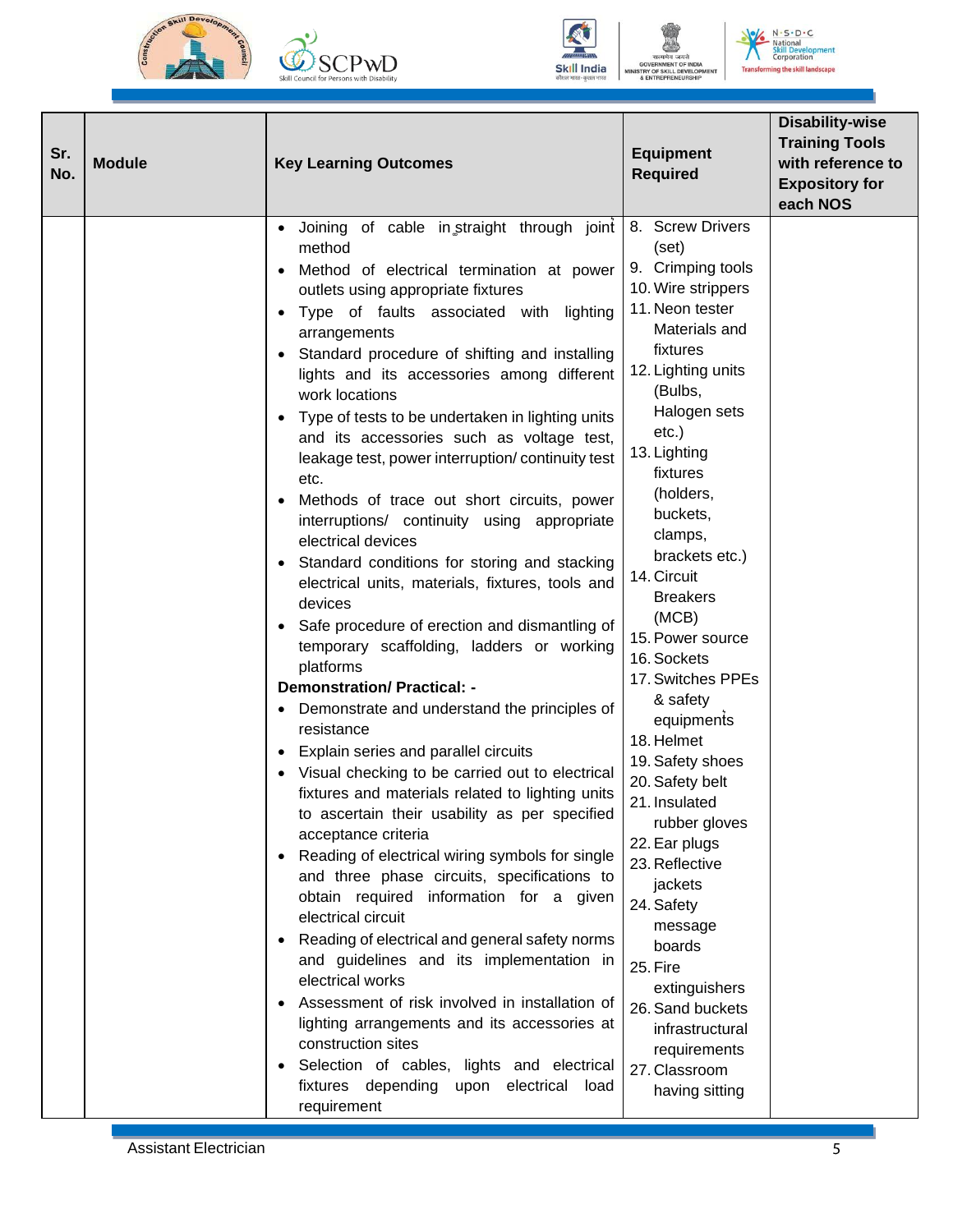





 $N \cdot S \cdot D \cdot C$ **N** • **S** • **D** •<br> **National**<br> **Skill Deve**<br> **Corporation** ai<br>eveloj<br>ration ent **Transforming the skill landscape** 

| Sr.<br>No. | <b>Module</b>                                                                                                                                                                                                                          | <b>Key Learning Outcomes</b>                                                                                                                                                                                                                                                                                                                                                                                                                                                                                                                                                                                                                                                                                                                                                                                                                                                                                                                                                                                                                                                                                                                                                | <b>Equipment</b><br><b>Required</b>                                                                                                                                                                       | <b>Disability-wise</b><br><b>Training Tools</b><br>with reference to<br><b>Expository for</b><br>each NOS                                                                                                                             |
|------------|----------------------------------------------------------------------------------------------------------------------------------------------------------------------------------------------------------------------------------------|-----------------------------------------------------------------------------------------------------------------------------------------------------------------------------------------------------------------------------------------------------------------------------------------------------------------------------------------------------------------------------------------------------------------------------------------------------------------------------------------------------------------------------------------------------------------------------------------------------------------------------------------------------------------------------------------------------------------------------------------------------------------------------------------------------------------------------------------------------------------------------------------------------------------------------------------------------------------------------------------------------------------------------------------------------------------------------------------------------------------------------------------------------------------------------|-----------------------------------------------------------------------------------------------------------------------------------------------------------------------------------------------------------|---------------------------------------------------------------------------------------------------------------------------------------------------------------------------------------------------------------------------------------|
|            |                                                                                                                                                                                                                                        | Selection of PPEs for general and electrical<br>safety<br>Use of hand and power tools to fix cables, light<br>units and its accessories<br>Practice of cable laying using conduits,<br>casings and its necessity at construction sites<br>Joining of cable in straight through joint<br>method and use of PVC insulation tapes at<br>broken insulation, joints as per applicability<br>Determination of live/ dead electrical circuits<br>$\bullet$<br>by using appropriate tools and devices<br>Determination of voltage, current at power<br>outlets by using appropriate tools and devices<br>Method<br>of<br>tagging<br>electrical<br>cables,<br>underground electrical conduits by standard<br>method<br>Determination of power rating of electrical<br>fixtures to be used for repairing to the electrical<br>arrangement<br>Repairing of electrical lighting arrangements<br>by undertaking tests, replacement of electrical<br>fixtures/ materials<br>Methods of trace out short circuits, power<br>interruptions/ continuity using appropriate<br>electrical devices<br>Electrical principles like ohms law, amperes<br>law, electromagnetic field and its effects | capacity of 30<br>trainees<br>28. Blackboard<br>29. LCD monitor<br>32"<br>30. Laptop                                                                                                                      |                                                                                                                                                                                                                                       |
| 4          | <b>Install LV electrical</b><br>wiring at permanent<br><b>structures</b><br><b>Theory Duration</b><br>(hh:mm)<br>20:00<br><b>Practical Duration</b><br>(hh:mm)<br>82:00<br><b>Corresponding NOS</b><br><b>Code</b><br><b>CON/N0604</b> | Theory: -<br>Safety norms applicable in construction sites<br>$\bullet$<br>and electrical works and use of specific PPEs<br>Type of electrical hazards associated with<br>$\bullet$<br>domestic wiring work, consequence of faulty/<br>improper wiring works and standard safety<br>control measures<br>Types of safety equipment commonly used for<br>$\bullet$<br>protection of domestic wiring circuits and their<br>area of application<br>Type of electrical materials and fixtures such<br>$\bullet$<br>as conduits, raceways, brackets etc., used for<br>domestic wiring works and their required<br>acceptance criteria for using                                                                                                                                                                                                                                                                                                                                                                                                                                                                                                                                   | Consumables:<br>1. Single phase<br>electrical<br>cables of<br>standard wire<br>gauges<br>2. Conduits/<br>casings/<br>raceways<br>3. Electrical<br>diagram<br>(consisting only<br>basic wiring<br>symbols) | Any of the<br>following tools<br>may be used:<br>• Computer<br><b>Sticky Keys</b><br><b>Foot Pedals</b><br>Access<br>Switches<br><b>Wheel Chair</b><br>Walker<br>One-Handed<br>Keyboard<br>Pencil Gripper<br>Automatic<br>Page Turner |

Assistant Electrician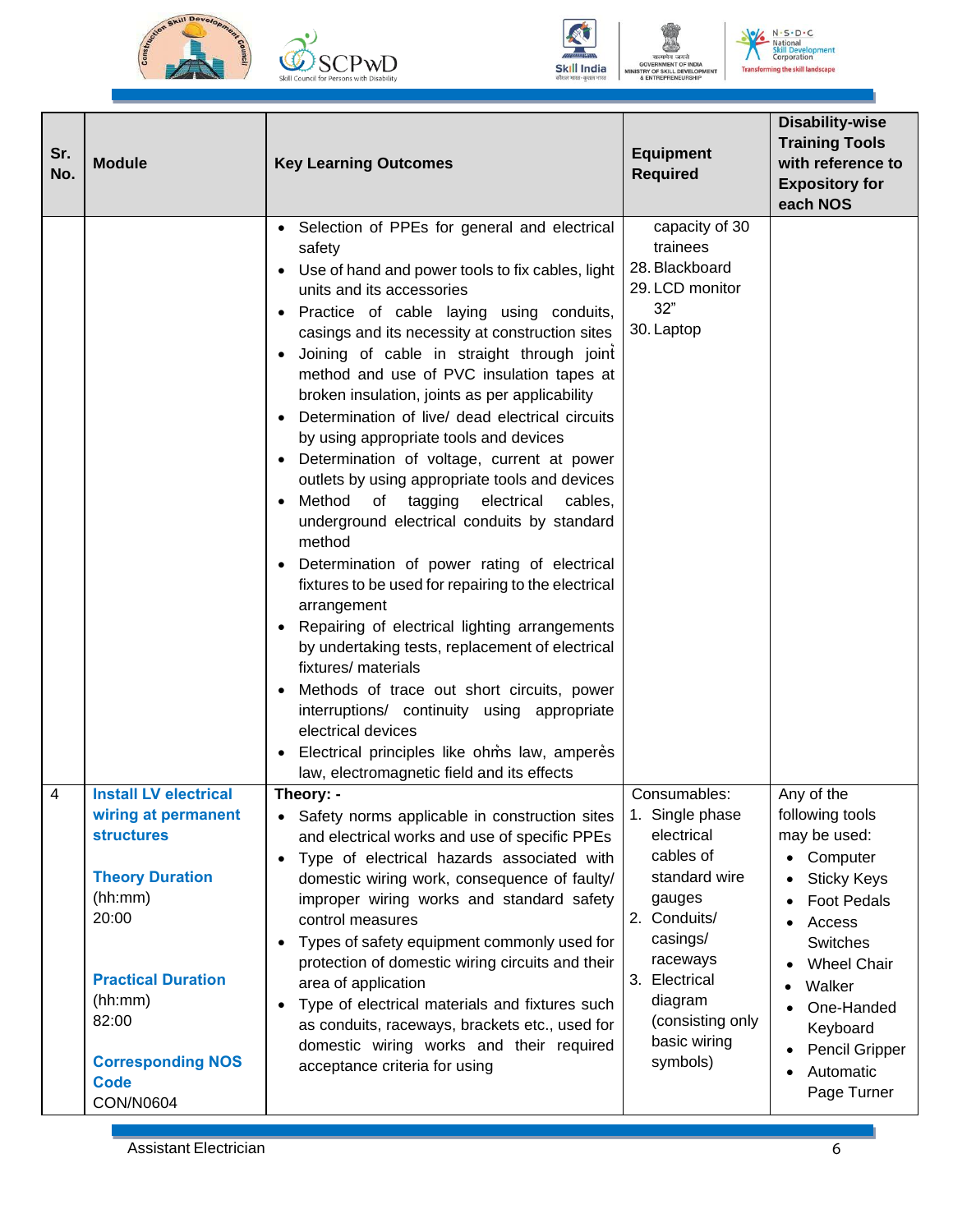







 $N \cdot S \cdot D \cdot C$ **National<br>Skill Develop<br>Corporation** ent **Transforming the skill landscape** 

| Sr.<br>No. | <b>Module</b> | <b>Key Learning Outcomes</b>                                                                                                                                                                                                                                                                                                                                                                                                                                                                                                                                                                                                                                                                                                                                                                                                                                                                                                                                                                                                                                                                                                                                                                                                                                                                                                                                                                                                                                                                                                                                                                            | <b>Equipment</b><br><b>Required</b>                                                                                                                                                                                                                                                                                                                                                                                                                                                                                                                                                                                                                                                      | <b>Disability-wise</b><br><b>Training Tools</b><br>with reference to<br><b>Expository for</b><br>each NOS |
|------------|---------------|---------------------------------------------------------------------------------------------------------------------------------------------------------------------------------------------------------------------------------------------------------------------------------------------------------------------------------------------------------------------------------------------------------------------------------------------------------------------------------------------------------------------------------------------------------------------------------------------------------------------------------------------------------------------------------------------------------------------------------------------------------------------------------------------------------------------------------------------------------------------------------------------------------------------------------------------------------------------------------------------------------------------------------------------------------------------------------------------------------------------------------------------------------------------------------------------------------------------------------------------------------------------------------------------------------------------------------------------------------------------------------------------------------------------------------------------------------------------------------------------------------------------------------------------------------------------------------------------------------|------------------------------------------------------------------------------------------------------------------------------------------------------------------------------------------------------------------------------------------------------------------------------------------------------------------------------------------------------------------------------------------------------------------------------------------------------------------------------------------------------------------------------------------------------------------------------------------------------------------------------------------------------------------------------------------|-----------------------------------------------------------------------------------------------------------|
|            |               | Standard conduit laying and fixing procedure<br>$\bullet$<br>through brick and concrete structures<br>Standard practices of cable/ wire laying<br>$\bullet$<br>through conduits and tests to be done to<br>ensure there is no breakage/ leakage from the<br>wire<br>Concept of electrical earthing procedure in<br>$\bullet$<br>domestic wiring and its importance<br>Material, tools and equipment used for<br>$\bullet$<br>electrical earthing works<br>Concept of test to be performed in domestic<br>$\bullet$<br>electrical wiring works using appropriate<br>measuring device<br><b>Demonstration/ Practical: -</b><br>• Visual checking to be carried out to electrical<br>fixtures and materials related to domestic<br>wiring such as conduits, raceways, wires to<br>ascertain their usability as per specified<br>acceptance criteria<br>• Use of measuring instruments and cutting<br>tools such as measuring tapes, markers,<br>cutters to cut and bend conduits<br>• Use of hand and power tools for cutting drilling<br>works for proper fixing of conduits and<br>raceways<br>Laying electrical wires through conduits and<br>$\bullet$<br>raceways<br>Selection and use general and electrical safety<br>gears<br>Practice electrical tests like voltage drop,<br>$\bullet$<br>continuity of current flow and resistance in<br>insulations<br>Practice handling and storing electrical fixtures<br>and materials used for domestic wiring<br>Practice of placing electrical earthing pipes<br>and plates in to the ground<br>Select and use PPEs as per electrical work<br>requirement | 4. PVC insulation<br>tape Measuring<br>devices<br>5. Digital<br>Multimeter<br>6. Tong tester<br>7. Megger Hand<br>tools:<br>8. Pliers<br>9. Screw Drivers<br>(set)<br>10. Crimping tools<br>11. Wire strippers<br>12. Neon tester<br>13. Hacksaw<br>Power Tools:<br>14. Cutting<br>machine<br>15. Drill machine<br>Measuring<br>Instruments: -<br>16. Measuring<br>tapes<br>17. Markers<br>Materials and<br>fixtures<br>18. Electrical<br>earthing pole<br>19.GI earthing<br>wires PPEs &<br>safety<br>equipments<br>20.Helmet<br>21. Safety shoes<br>22. Safety belt<br>23. Insulated<br>rubber gloves<br>24. Ear plugs<br>25. Reflective<br>jackets<br>26. Safety<br>message<br>boards | • Grab Bars<br>Speech to<br>$\bullet$<br><b>Text software</b>                                             |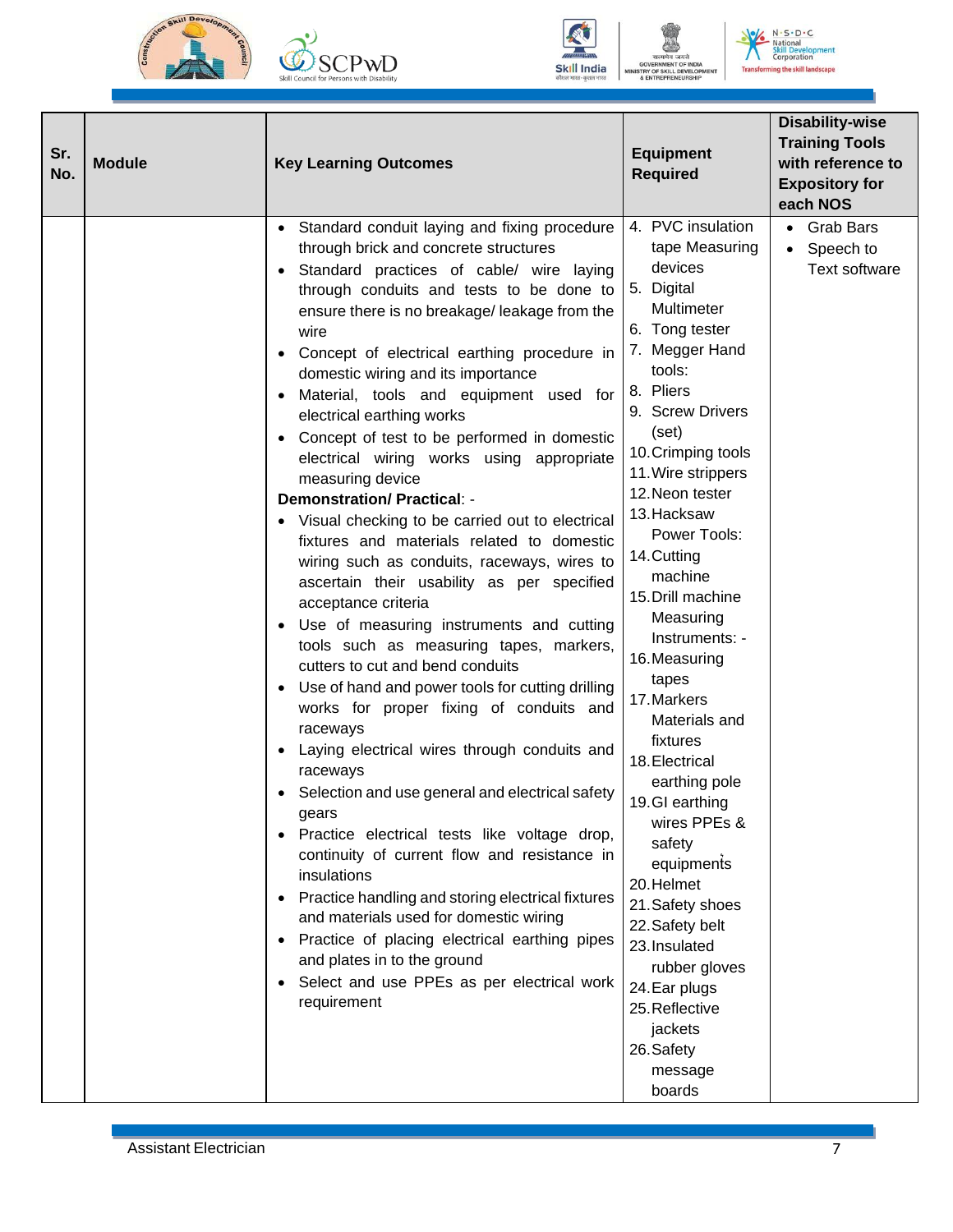





DEVE **AENT** 

 $N \cdot S \cdot D \cdot C$ National<br>**Skill Develop**<br>Corporation ent **Transforming the skill landscape** 

| Sr.<br>No. | <b>Module</b>                                                                                                                                                                                                                                                                      | <b>Key Learning Outcomes</b>                                                                                                                                                                                                                                                                                                                                                                                                                                                                                                                                                                                                                                                                                                                                                                                                                                                                                                                                                                                                                                                                                                                                                                                                                                                         | <b>Equipment</b><br><b>Required</b>                                                                                                                                                                                                                                                                                                                                                                                                                                                                                                                                                                                                                                                          | <b>Disability-wise</b><br><b>Training Tools</b><br>with reference to<br><b>Expository for</b><br>each NOS                                                                                                                                                                                                       |
|------------|------------------------------------------------------------------------------------------------------------------------------------------------------------------------------------------------------------------------------------------------------------------------------------|--------------------------------------------------------------------------------------------------------------------------------------------------------------------------------------------------------------------------------------------------------------------------------------------------------------------------------------------------------------------------------------------------------------------------------------------------------------------------------------------------------------------------------------------------------------------------------------------------------------------------------------------------------------------------------------------------------------------------------------------------------------------------------------------------------------------------------------------------------------------------------------------------------------------------------------------------------------------------------------------------------------------------------------------------------------------------------------------------------------------------------------------------------------------------------------------------------------------------------------------------------------------------------------|----------------------------------------------------------------------------------------------------------------------------------------------------------------------------------------------------------------------------------------------------------------------------------------------------------------------------------------------------------------------------------------------------------------------------------------------------------------------------------------------------------------------------------------------------------------------------------------------------------------------------------------------------------------------------------------------|-----------------------------------------------------------------------------------------------------------------------------------------------------------------------------------------------------------------------------------------------------------------------------------------------------------------|
| 5          | <b>Assemble, install and</b><br>maintain temporary<br><b>LV electrical panels</b><br>(distribution boards)<br>at construction site<br><b>Theory Duration</b><br>(hh:mm)<br>22:00<br><b>Practical Duration</b><br>(hh:mm)<br>72:00<br><b>Corresponding NOS</b><br>Code<br>CON/N0605 | Theory: -<br>Concept of safety norms applicable in<br>construction sites and electrical works and<br>use of specific PPEs<br>Concept of electrical earthing procedure in<br>$\bullet$<br>temporary panels and its importance<br>Specification and details of material, tools<br>$\bullet$<br>and equipment used for electrical earthing<br>works<br>Safety norms applicable in construction sites<br>and electrical works and use of specific PPEs<br>Types of conduits and fixtures such as<br>$\bullet$<br>switches, sockets, MCBs, wire their selection<br>method based upon power rating and<br>respective uses in electrical works<br>Method of connection temporary panel/<br>Distribution boards (DB) with main power<br>outlet<br>Selection and use of general and electrical<br><b>PPEs</b><br>Method of electrical termination at power<br>outlets using appropriate fixtures<br>Type of faults associated with temporary<br>$\bullet$<br>electrical panels/ DBs and its accessories<br>Standard procedure of shifting and installing<br>$\bullet$<br>DBs among different work locations<br>Type of tests to be undertaken in temporary<br>$\bullet$<br>panels/ DBs and its accessories such as<br>voltage test, leakage test, power interruption/<br>continuity test etc. | 27.Fire<br>extinguishers<br>28. Sand buckets<br>infrastructural<br>requirements<br>29.Classroom<br>having sitting<br>capacity of<br>30. trainees<br>31. Blackboard<br>32.LCD monitor<br>32"<br>33. Laptop<br>Consumables:<br>1. Single phase<br>electrical cables<br>of standard wire<br>gauges<br>(assorted)<br>2. Temporary<br>power<br>switchboards<br>(PVC/Wooden)<br>3. Electrical<br>diagram<br>(consisting only<br>basic wiring<br>symbols)<br>4. PVC insulation<br>tape Measuring<br>devices<br>5. Digital<br>Multimeter<br>6. Tong tester<br>Megger Hand<br>7.<br>tools: -<br>8. Pliers<br>9. Screw Drivers<br>(set)<br>10. Crimping tools<br>11. Wire strippers<br>12. Neon tester | Any of the<br>following tools<br>may be used:<br>Computer<br>$\bullet$<br><b>Sticky Keys</b><br><b>Foot Pedals</b><br>Access<br>Switches<br><b>Wheel Chair</b><br>Walker<br>$\bullet$<br>One-Handed<br>Keyboard<br>Pencil Gripper<br>Automatic<br>Page Turner<br>Grab Bars<br>Speech to<br><b>Text software</b> |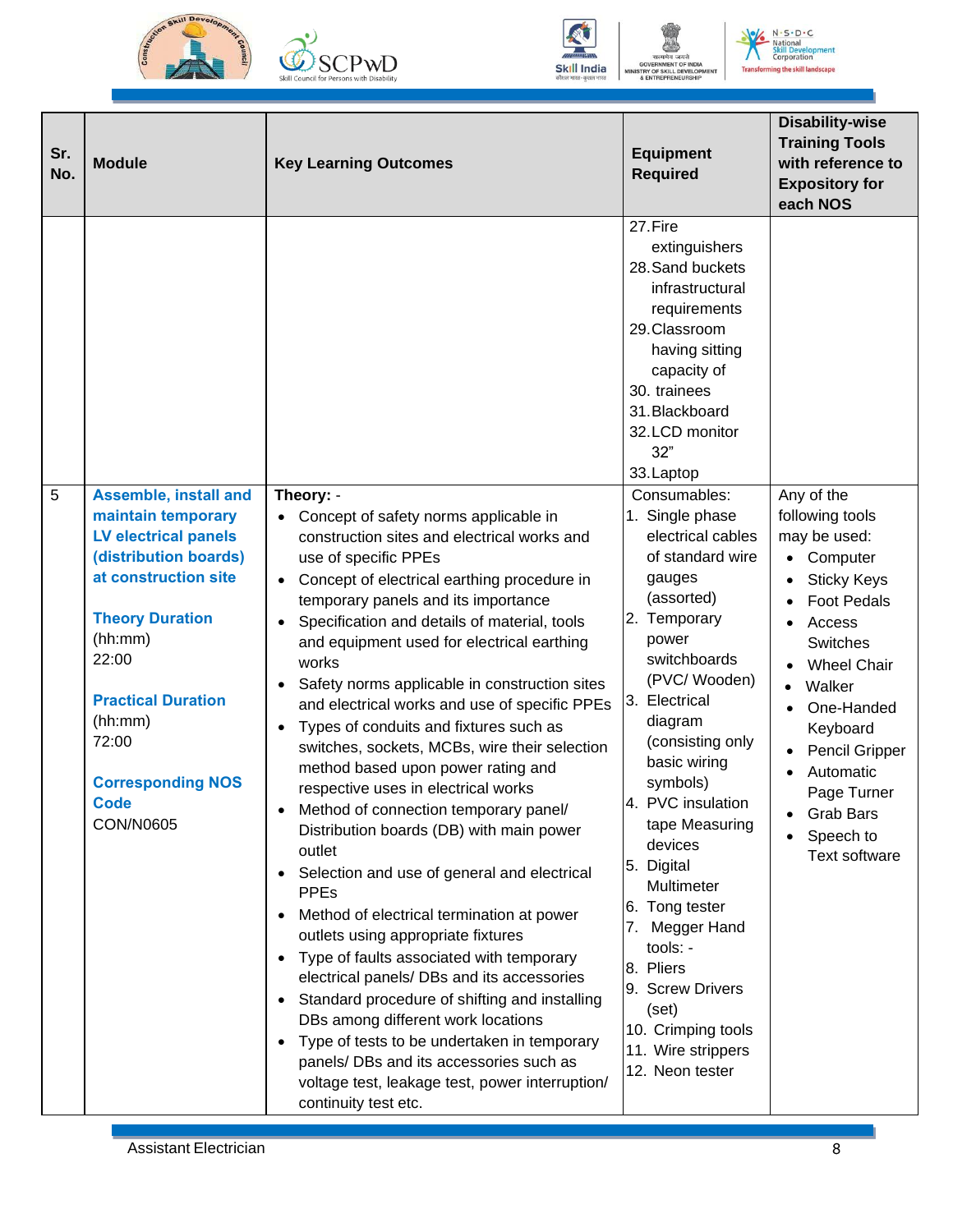







 $N \cdot S \cdot D \cdot C$ **National<br>Skill Development** al<br>levelop<br>ration ent **Transforming the skill landscape** 

| Sr.<br>No. | <b>Module</b> | <b>Key Learning Outcomes</b>                                                                                                                                                                                                                                                                                                                                                                                                                                                                                                                                                                                                                                                                                                                                                                                                                                                                                                                                                                                                                                                                                                                                                                                                                                                                                                                                                                                                                                                                                                                                                                                                 | <b>Equipment</b><br><b>Required</b>                                                                                                                                                                                                                                                                                                                                                                                                                                                                                                                                                                                                                            | <b>Disability-wise</b><br><b>Training Tools</b><br>with reference to<br><b>Expository for</b><br>each NOS |
|------------|---------------|------------------------------------------------------------------------------------------------------------------------------------------------------------------------------------------------------------------------------------------------------------------------------------------------------------------------------------------------------------------------------------------------------------------------------------------------------------------------------------------------------------------------------------------------------------------------------------------------------------------------------------------------------------------------------------------------------------------------------------------------------------------------------------------------------------------------------------------------------------------------------------------------------------------------------------------------------------------------------------------------------------------------------------------------------------------------------------------------------------------------------------------------------------------------------------------------------------------------------------------------------------------------------------------------------------------------------------------------------------------------------------------------------------------------------------------------------------------------------------------------------------------------------------------------------------------------------------------------------------------------------|----------------------------------------------------------------------------------------------------------------------------------------------------------------------------------------------------------------------------------------------------------------------------------------------------------------------------------------------------------------------------------------------------------------------------------------------------------------------------------------------------------------------------------------------------------------------------------------------------------------------------------------------------------------|-----------------------------------------------------------------------------------------------------------|
|            |               | Methods of trace out short circuits, power<br>interruptions/ continuity using Learning<br>Outcomes Equipment Required appropriate<br>electrical devices<br>Standard conditions for storing and stacking<br>$\bullet$<br>electrical units, materials, fixtures, tools and<br>devices<br><b>Demonstration/Practical: -</b><br>• Visual checking to be carried out to electrical<br>fixtures and materials such as cabinet/frame,<br>switches, sockets, circuit breakers, wires to<br>be used for assembling temporary panel/<br>distribution board (DB) to ascertain their<br>usability as per specified acceptance criteria<br>Selection and use of general and electrical<br>$\bullet$<br>safety gears<br>Determining power rating of fixtures to be<br>$\bullet$<br>used in panel/ DB<br>Installing electrical fixtures such as switches,<br>$\bullet$<br>sockets etc. to the panel/ DB as per their<br>provision<br>Carry out connection electrical fixtures by<br>$\bullet$<br>wires within the panel/DB<br>Selection of cable- single/ three phase for<br>connecting the panel to the main power<br>source<br>Practice of electrical earthing of panel/DB<br>Connecting panel/ DB to main power source<br>Method of termination at power source<br>Practice of electrical tests to be carried out to<br>$\bullet$<br>inspect proper function of panel/DB using<br>appropriate devices<br>Repairing and replacement of faulty parts<br>$\bullet$<br>with respect to technical specification and<br>power rating of the same<br>Preparation of reports, documents regarding<br>repairing/ maintenance at specified formats | 13. Hacksaw<br>Power Tools:<br>14. Cutting<br>Machine<br>15. Drill machine<br>Measuring<br>Instruments: -<br>16. Measuring<br>tapes<br>17. Markers<br>Materials and<br>fixtures<br>18. Power sockets<br>19. Power<br>switches<br>20. MCBs<br>21. Plugs & tops<br>22. Fuses<br>23. Screws and<br>nuts<br>24. Electrical<br>earthing pole<br>25. GI earthing<br>wires PPEs &<br>safety<br>equipments<br>26. Helmet<br>27. Safety shoes<br>28. Safety belt<br>29. Insulated<br>rubber gloves<br>30. Ear plugs<br>31. Reflective<br>jackets<br>32. Safety<br>message<br>boards<br>33. Fire<br>extinguishers<br>34. Sand buckets<br>infrastructural<br>requirements |                                                                                                           |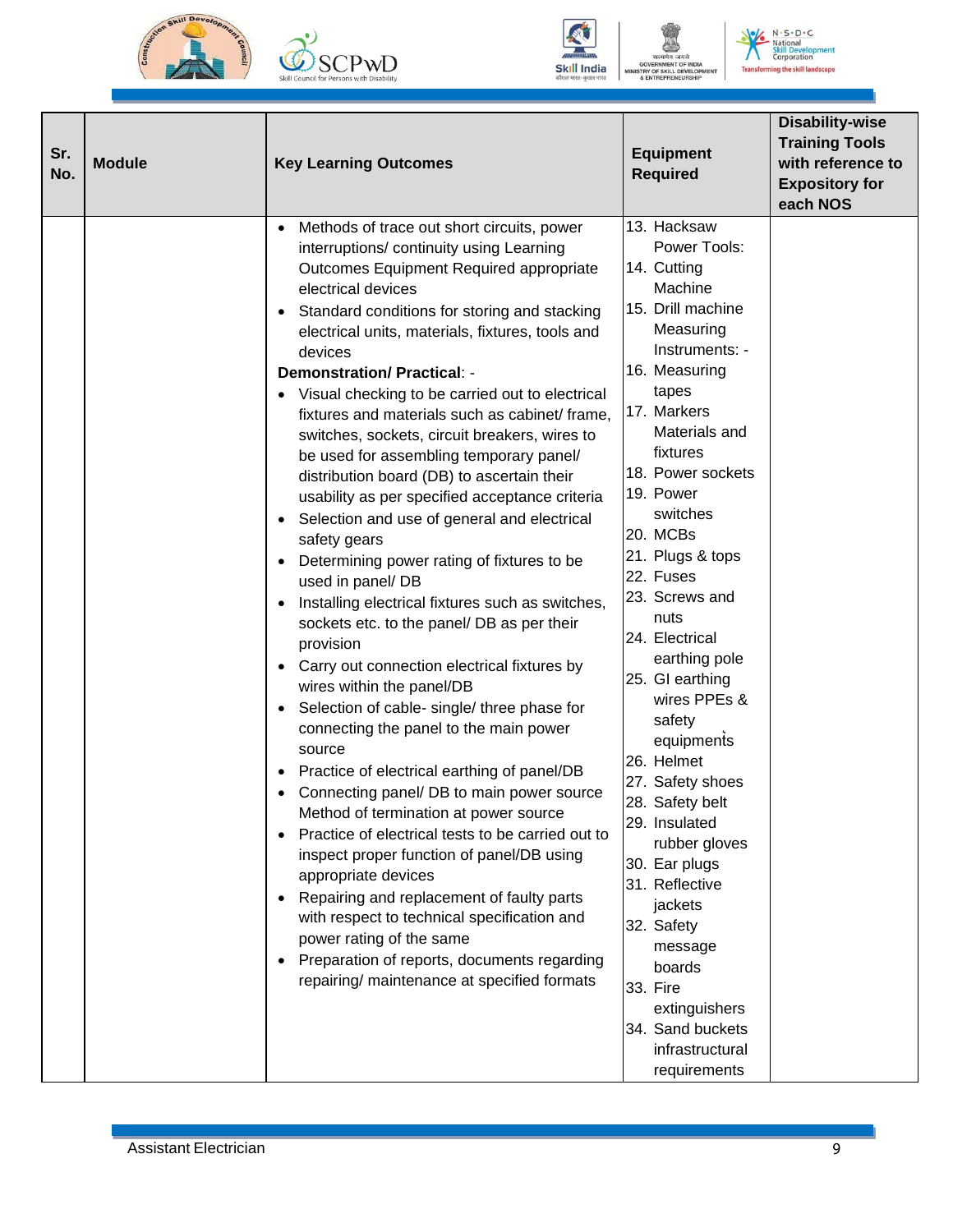







 $N \cdot S \cdot D \cdot C$ **National<br>Skill Development** ai<br>eveloj<br>ration ent **Transforming the skill landscape** 

| Sr.<br>No. | <b>Module</b>                                                                                                                                                                                                                                 | <b>Key Learning Outcomes</b>                                                                                                                                                                                                                                                                                                                                                                                                                                                                                                                                                                                                                                                                                                                                                                                                                                                                                                                                                                                                        | <b>Equipment</b><br><b>Required</b>                                                                                                                                                                                                                                               | <b>Disability-wise</b><br><b>Training Tools</b><br>with reference to<br><b>Expository for</b><br>each NOS                                                                                                                                                                                      |
|------------|-----------------------------------------------------------------------------------------------------------------------------------------------------------------------------------------------------------------------------------------------|-------------------------------------------------------------------------------------------------------------------------------------------------------------------------------------------------------------------------------------------------------------------------------------------------------------------------------------------------------------------------------------------------------------------------------------------------------------------------------------------------------------------------------------------------------------------------------------------------------------------------------------------------------------------------------------------------------------------------------------------------------------------------------------------------------------------------------------------------------------------------------------------------------------------------------------------------------------------------------------------------------------------------------------|-----------------------------------------------------------------------------------------------------------------------------------------------------------------------------------------------------------------------------------------------------------------------------------|------------------------------------------------------------------------------------------------------------------------------------------------------------------------------------------------------------------------------------------------------------------------------------------------|
| 6          | Work effectively in a<br>team to deliver<br>desired results at the<br>workplace<br><b>Theory Duration</b><br>(hh:mm)<br>06:00<br><b>Practical Duration</b><br>(hh:mm)<br>10:00<br><b>Corresponding NOS</b><br><b>Code</b><br><b>CON/N8001</b> | Theory: -<br>Method of oral and written communication<br>skills with co-workers, trade seniors while<br>handling and carrying out visual checks on<br>materials, electrical fixtures, lights, tools and<br>devices<br>Reading and interpretation of electrical works<br>formats, permits, protocols, checklists<br>How to interpret scope of electrical activities,<br>$\bullet$<br>material/ tools handling by adhering to<br>instructions or consulting with seniors<br>Method of providing instruction to<br>$\bullet$<br>subordinates or reporting to seniors clearly<br>and promptly<br>Seek necessary support and complete<br>$\bullet$<br>assigned tasks within stipulated time duration<br>Keep good relation and maintain well<br>behavior with co-workers<br><b>Demonstration/ Practical: -</b><br>The skills will be developed and practiced<br>while carrying out following trade related<br>activities in a predictable and familiar working<br>condition<br>Selection of materials, tools or devices for<br>$\bullet$ | 35. Classroom<br>having sitting<br>capacity of 30<br>trainees<br>36. Blackboard<br>37. LCD monitor<br>32"<br>38. Laptop<br>infrastructural<br>requirements<br>1. Classroom<br>having sitting<br>capacity of 30<br>trainees<br>2. Blackboard<br>3. LCD monitor<br>32"<br>4. Laptop | Any of the<br>following tools<br>may be used:<br>• Computer<br><b>Sticky Keys</b><br><b>Foot Pedals</b><br>Access<br>Switches<br><b>Wheel Chair</b><br>Walker<br>One-Handed<br>Keyboard<br><b>Pencil Gripper</b><br>Automatic<br>Page Turner<br><b>Grab Bars</b><br>Speech to<br>Text software |
|            |                                                                                                                                                                                                                                               | defined purpose under<br>Handling electrical material, fixtures and<br>device<br>Carrying out conduit laying and cable laying<br>Carrying out assembling of temporary panel/<br>distribution board<br>Undertaking electrical tests by using<br>measuring devices<br>Selection and handing over of desired/<br>appropriate tools/ materials while assisting                                                                                                                                                                                                                                                                                                                                                                                                                                                                                                                                                                                                                                                                          |                                                                                                                                                                                                                                                                                   |                                                                                                                                                                                                                                                                                                |
|            |                                                                                                                                                                                                                                               | trade senior                                                                                                                                                                                                                                                                                                                                                                                                                                                                                                                                                                                                                                                                                                                                                                                                                                                                                                                                                                                                                        |                                                                                                                                                                                                                                                                                   |                                                                                                                                                                                                                                                                                                |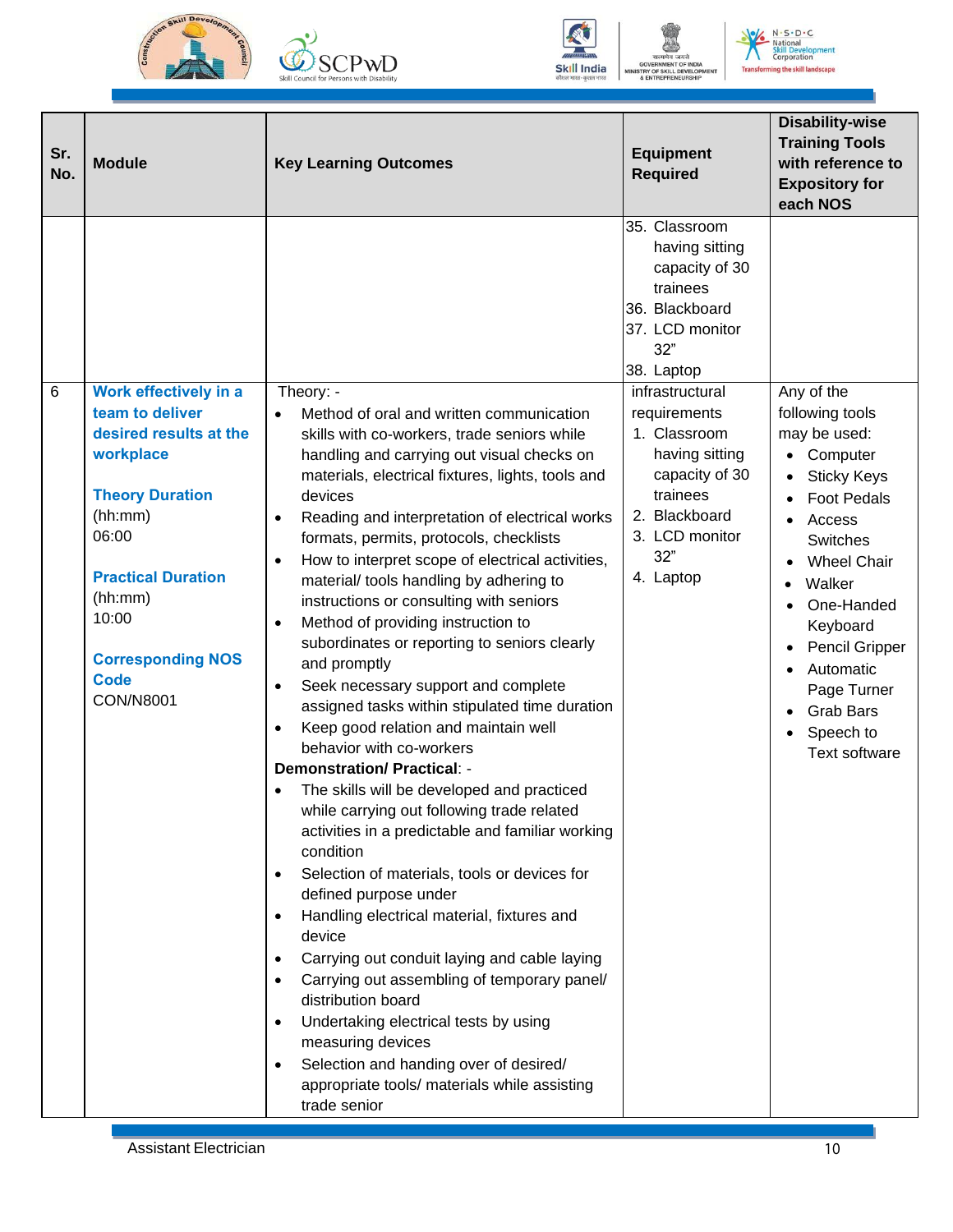





 $N \cdot S \cdot D \cdot C$ nal ial<br>eveloj<br>ration ent čÑ **Transforming the skill landscape** 

| Sr.<br>No.     | <b>Module</b>                                                                                                                                                                                                               | <b>Key Learning Outcomes</b>                                                                                                                                                                                                                                                                                                                                                                                                                                                                                                                                                                                                                                                                                                                                                                                                                                                                                                                                                                                                                                                                   | <b>Equipment</b><br><b>Required</b>                                                                                                                                                                                      | <b>Disability-wise</b><br><b>Training Tools</b><br>with reference to<br><b>Expository for</b><br>each NOS                                                                                                                                                                                                              |
|----------------|-----------------------------------------------------------------------------------------------------------------------------------------------------------------------------------------------------------------------------|------------------------------------------------------------------------------------------------------------------------------------------------------------------------------------------------------------------------------------------------------------------------------------------------------------------------------------------------------------------------------------------------------------------------------------------------------------------------------------------------------------------------------------------------------------------------------------------------------------------------------------------------------------------------------------------------------------------------------------------------------------------------------------------------------------------------------------------------------------------------------------------------------------------------------------------------------------------------------------------------------------------------------------------------------------------------------------------------|--------------------------------------------------------------------------------------------------------------------------------------------------------------------------------------------------------------------------|------------------------------------------------------------------------------------------------------------------------------------------------------------------------------------------------------------------------------------------------------------------------------------------------------------------------|
| $\overline{7}$ | <b>Plan and organize</b><br>work to meet<br>expected outcomes<br><b>Theory Duration</b><br>(hh:mm)<br>05:00<br><b>Practical Duration</b><br>(hh:mm)<br>10:00<br><b>Corresponding NOS</b><br><b>Code</b><br><b>CON/N8002</b> | Theory: -<br>• To plan electrical activities within defined<br>scope of work<br>Basic concept of productivity, sequence of<br>working and implementation of safety and<br>organizational norms while working<br>Upkeep, storing and stacking methods of<br>$\bullet$<br>tools, materials used for domain specific<br>works<br>Requisition of resources, reporting for<br>$\bullet$<br>requirement of resources orally and in written<br>to concerned authority Demonstration/<br>Practical: - The skills will be developed and<br>practiced while carrying out following trade<br>related activities in a predictable and familiar<br>working condition<br>Selection of materials, tools or devices for<br>defined purpose in an optimum manner<br>Handling electrical tools, material, fixtures<br>and device<br>Prioritize all works/ activities<br>Planning conduit laying and cable laying as<br>per scope<br>Carrying out assembling of temporary panel/<br>distribution board<br>Optimum use of resources while performing<br>$\bullet$<br>task<br>Adherence to stipulated timelines for | infrastructural<br>requirements<br>1. Classroom<br>having sitting<br>capacity of 30<br>trainees<br>2. Blackboard<br>3. LCD monitor<br>32"<br>4. Laptop                                                                   | Any of the<br>following tools<br>may be used:<br>Computer<br>$\bullet$<br><b>Sticky Keys</b><br><b>Foot Pedals</b><br>Access<br>Switches<br><b>Wheel Chair</b><br>Walker<br>One-Handed<br>Keyboard<br>Pencil Gripper<br>$\bullet$<br>Automatic<br>Page Turner<br><b>Grab Bars</b><br>Speech to<br><b>Text software</b> |
| 8              | <b>Work according to</b><br>personal health,<br>safety and<br>environment protocol<br>at construction site<br><b>Theory Duration</b><br>(hh:mm)<br>08:00<br><b>Practical Duration</b><br>(hh:mm)<br>16:00                   | completion of electrical activities/ tasks<br>Theory: -<br>Types of hazards involved in construction<br>$\bullet$<br>sites<br>Types of hazards involved in electrical works<br>$\bullet$<br>Emergency safety control measures and<br>actions to be taken under emergency<br>situation<br>Concept of: First Aid process Use of fire<br>$\bullet$<br>extinguisher Classification of fires and fire<br>extinguisher Safety drills<br>Types and use of PPEs as per general and<br>electrical safety norms                                                                                                                                                                                                                                                                                                                                                                                                                                                                                                                                                                                          | 1. PPEs & safety<br>equipments<br>2. Helmet<br>3. Safety shoes<br>4. Safety belt<br>5. Insulated rubber<br>gloves<br>6. Ear plugs<br>7. Reflective<br>jackets<br>8. Safety message<br>boards<br>9. Fire<br>extinguishers | Any of the<br>following tools<br>may be used:<br>Computer<br><b>Sticky Keys</b><br><b>Foot Pedals</b><br>Access<br>Switches<br><b>Wheel Chair</b><br>Walker<br>One-Handed<br>Keyboard<br><b>Pencil Gripper</b>                                                                                                         |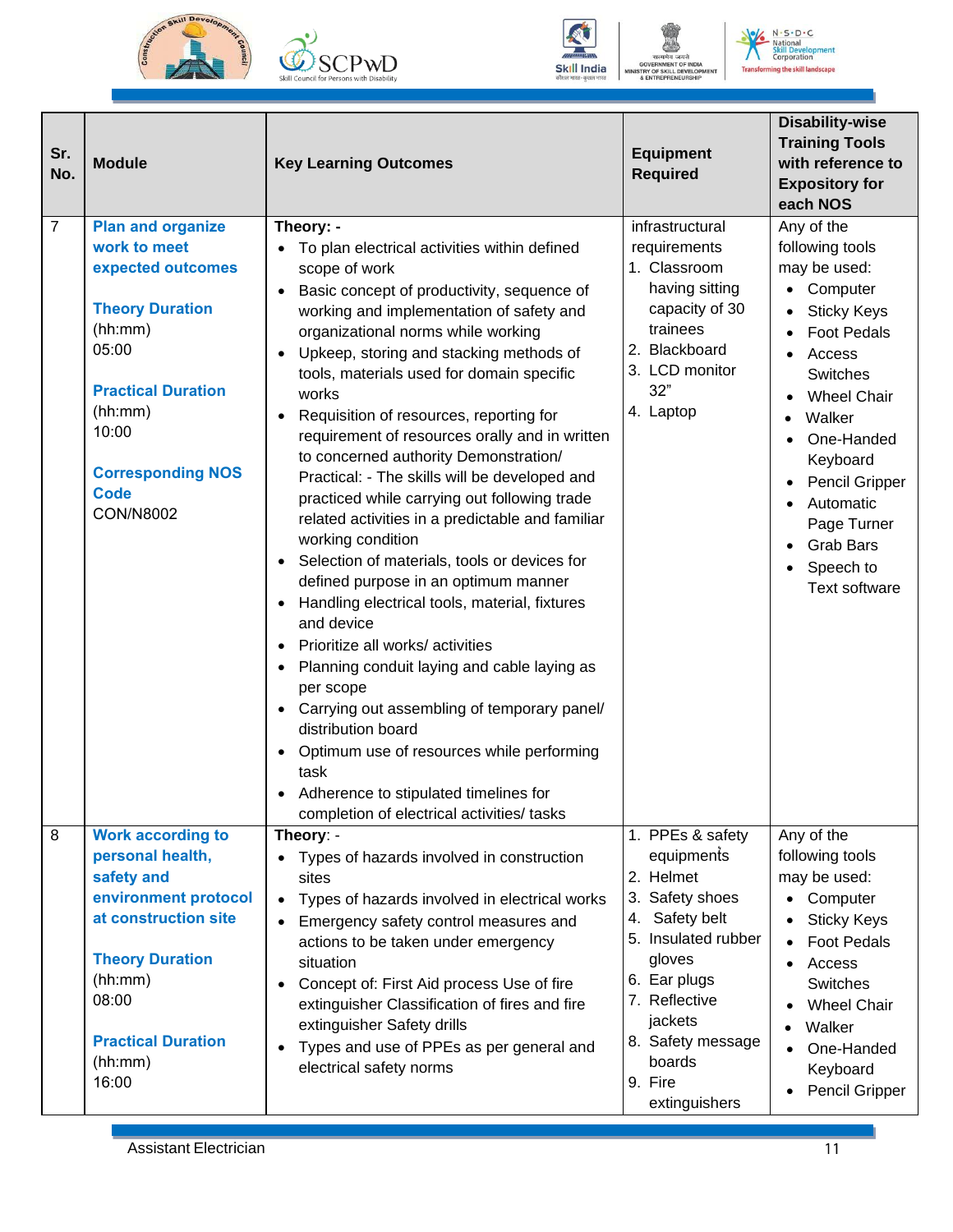







 $N \cdot S \cdot D \cdot C$ Vational<br><mark>Skill Dev</mark> ent  $\tilde{c}_{01}$  $\frac{1}{2}$ **Transfo** ming the skill landscape

| Sr.<br>No. | <b>Module</b>                                        | <b>Key Learning Outcomes</b>                                                                                                                                                                                                                                                                                                                                                                                                                                                                                                                                                                                                                                                                                                                                                                                                                                                                                                                                                                                                                                                                                                                                                                                                                                                                                                                                                                                                                                                                                                                                                                                                  | <b>Equipment</b><br><b>Required</b>                                                                                                                                            | <b>Disability-wise</b><br><b>Training Tools</b><br>with reference to<br><b>Expository for</b><br>each NOS |
|------------|------------------------------------------------------|-------------------------------------------------------------------------------------------------------------------------------------------------------------------------------------------------------------------------------------------------------------------------------------------------------------------------------------------------------------------------------------------------------------------------------------------------------------------------------------------------------------------------------------------------------------------------------------------------------------------------------------------------------------------------------------------------------------------------------------------------------------------------------------------------------------------------------------------------------------------------------------------------------------------------------------------------------------------------------------------------------------------------------------------------------------------------------------------------------------------------------------------------------------------------------------------------------------------------------------------------------------------------------------------------------------------------------------------------------------------------------------------------------------------------------------------------------------------------------------------------------------------------------------------------------------------------------------------------------------------------------|--------------------------------------------------------------------------------------------------------------------------------------------------------------------------------|-----------------------------------------------------------------------------------------------------------|
|            | <b>Corresponding NOS</b><br><b>Code</b><br>CON/N9001 | • Reporting procedure to the concerned<br>authority in emergency situations<br>Standard procedure of handling, storing and<br>$\bullet$<br>stacking material, electrical fixtures and<br>accessories<br>What is safe disposal of waste, type of waste<br>$\bullet$<br>and their disposal<br>Type of electrical protective devices, their<br>$\bullet$<br>power ratings and area of application<br>Basic ergonomic principles as per<br>$\bullet$<br>applicability<br><b>Demonstration/ Practical: -</b><br>The skills will be developed and practiced<br>while carrying out following trade related<br>activities in a predictable and familiar working<br>condition.<br>Selection of PPEs and use them<br>appropriately as per working need of<br>electrical operations, handling, storing,<br>stacking and shifting of electrical fixtures, light<br>units, tools and devices<br>Selection of PPEs and use them<br>$\bullet$<br>appropriately as per working need of cutting<br>conduit, drilling in walls, termination at the<br>main power source<br>Analysis of hazards involved to electrical<br>$\bullet$<br>circuits/ connections by external effects and<br>taking necessary steps or informing to<br>seniors<br>Identification of locations, situations/<br>circumstances, malpractices which can be<br>hazardous for general or electrical works<br>Selection of fire extinguisher based on<br>$\bullet$<br>classification of fire, standard practice of<br>storing & stacking firefighting equipment/<br>materials at work locations<br>Disposal of waste materials as per their<br>nature and effects on weather | 10. Sand buckets<br>infrastructural<br>requirements<br>11. Classroom<br>having sitting<br>capacity of 30<br>trainees<br>12. Blackboard<br>13. LCD monitor<br>32"<br>14. Laptop | Automatic<br>$\bullet$<br>Page Turner<br><b>Grab Bars</b><br>Speech to<br>Text software                   |
|            | <b>Total Duration</b>                                | <b>Unique Equipment Required:</b>                                                                                                                                                                                                                                                                                                                                                                                                                                                                                                                                                                                                                                                                                                                                                                                                                                                                                                                                                                                                                                                                                                                                                                                                                                                                                                                                                                                                                                                                                                                                                                                             |                                                                                                                                                                                |                                                                                                           |
|            |                                                      | Screw drivers (set), wire cutters, Crimping tools, wire strippers, pliers, neon tester,                                                                                                                                                                                                                                                                                                                                                                                                                                                                                                                                                                                                                                                                                                                                                                                                                                                                                                                                                                                                                                                                                                                                                                                                                                                                                                                                                                                                                                                                                                                                       |                                                                                                                                                                                |                                                                                                           |
|            | <b>Theory Duration</b>                               | hammers, hacksaws, chisels, spanners (set), wrenches, measuring tape, spirit level, plumb-                                                                                                                                                                                                                                                                                                                                                                                                                                                                                                                                                                                                                                                                                                                                                                                                                                                                                                                                                                                                                                                                                                                                                                                                                                                                                                                                                                                                                                                                                                                                    |                                                                                                                                                                                |                                                                                                           |
|            | 110:00                                               | bob, mason's line, ammeter, voltmeter, wattmeter, ohmmeter, digital multimeter, megger,                                                                                                                                                                                                                                                                                                                                                                                                                                                                                                                                                                                                                                                                                                                                                                                                                                                                                                                                                                                                                                                                                                                                                                                                                                                                                                                                                                                                                                                                                                                                       |                                                                                                                                                                                |                                                                                                           |
|            |                                                      | tong tester, drilling machine, hand cutting machine, power source, source of water, electrical                                                                                                                                                                                                                                                                                                                                                                                                                                                                                                                                                                                                                                                                                                                                                                                                                                                                                                                                                                                                                                                                                                                                                                                                                                                                                                                                                                                                                                                                                                                                |                                                                                                                                                                                |                                                                                                           |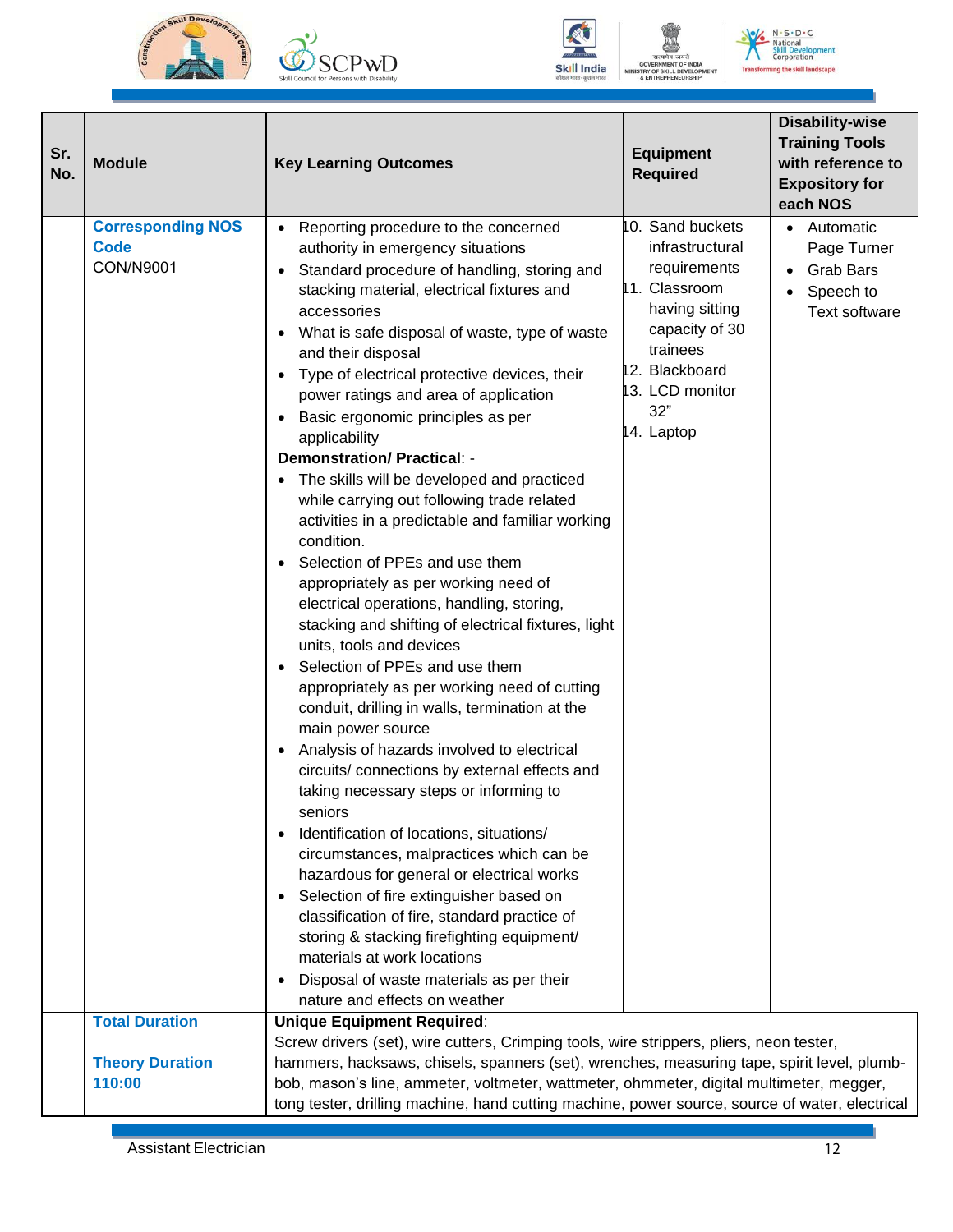







ng the skill landscape

**Sr. No. Module Key Learning Outcomes Equipment Required Disability-wise Training Tools with reference to Expository for each NOS Practical Duration 290:00** diagram (consisting only basic wiring symbols), electrical distribution board, electrical socket (set), tungsten bulb/ cfl/fsl bulb, halogen lamp, simple switchboard, mains breaker switch, earth leakage circuit breaker (elcb), miniature circuit breaker (mcb), cables, wires, sockets, switches, conduits (flexible and rigid), raceways, screws, nuts & bolts, lighting fixtures (holders, buckets, clamps, brackets etc.), PVC insulation tape, helmet, safety shoes, safety belt, cotton hand gloves, insulated rubber gloves, goggles, reflective jackets, safety message boards, fire extinguishers, sand buckets, message board displaying dos and donts at construction sites, aluminum/ GI ladder, classroom having sitting capacity of 30 trainees, blackboard, LCD monitor 32", Laptop

#### **Grand Total Course Duration: 400 Hours 00 Minutes**

<span id="page-15-0"></span>*(This syllabus/ curriculum has been approved by Construction Skill Development Council of India)*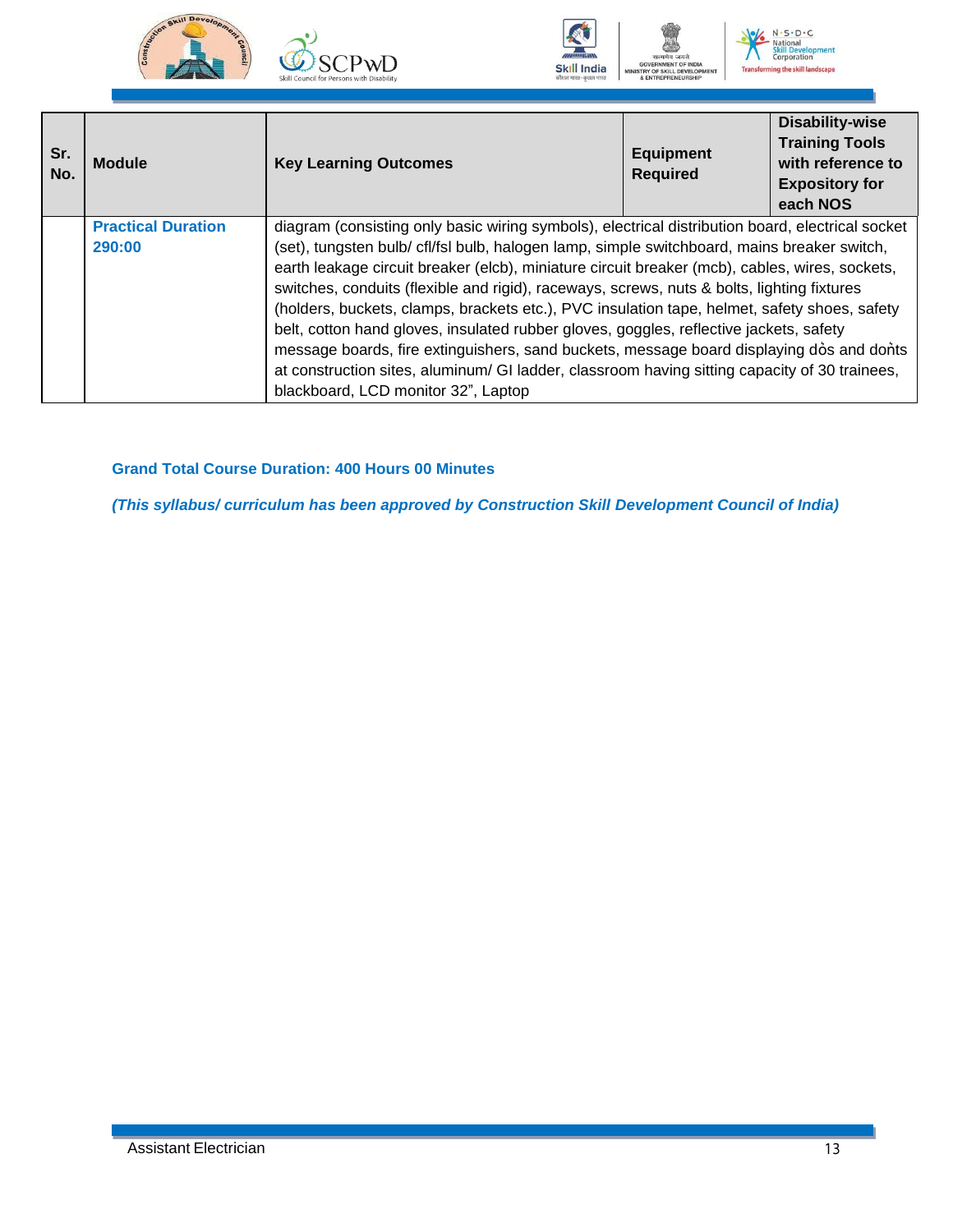



#### <span id="page-16-0"></span>**Trainer Prerequisites for Job role: "Assistant Electrician" mapped to Qualification Pack: "PWD/CON/Q0602, v1.0"**

| Sr.<br>No.     | Area                  | <b>Details</b>                                                                          |
|----------------|-----------------------|-----------------------------------------------------------------------------------------|
| $\mathbf{1}$   | <b>Description</b>    | To provide training to the trainees aspirant to become an Asst. Electrician to          |
|                |                       | support civil construction activities in construction sector                            |
| 2              | Personal              | Person in this job role should have sound practical and theoretical knowledge           |
|                | <b>Attributes</b>     | about electrical works needed to support construction activities with good              |
|                |                       | interpersonal skill, communication skill of explaining and demonstrating domain         |
|                |                       | subject matters. Individual should have hand on experience in field of electrical       |
|                |                       | works and be familiar to the environment of construction project sites. Additionally    |
|                |                       | he/ she should have observation skills to find out specific need and area of            |
|                |                       | improvement of trainees and awareness of trade safety practices.                        |
| 3              | <b>Minimum</b>        | Class 10th                                                                              |
|                | <b>Educational</b>    |                                                                                         |
|                | <b>Qualifications</b> |                                                                                         |
| 4a             | <b>Domain</b>         | Certified for Job Role: "Construction Electrician - LV" mapped to QP: CON/Q0602.        |
|                | <b>Certification</b>  | Minimum accepted % as per respective SSC guidelines is 70%.                             |
| 4 <sub>b</sub> | <b>Platform</b>       | Recommended that the Trainer is certified for the Job Role: "Trainer", mapped to        |
|                | <b>Certification</b>  | the Qualification Pack: "MEP/Q2601". Minimum accepted score is 80%.                     |
| 4c             | <b>Disability</b>     | The Inclusive Trainer should be certified in Disability Specific Top Up Training        |
|                | specific Top Up       | conducted by SCPwD with minimum accepted score of 80% as per SCPwD                      |
|                | module                | guidelines.                                                                             |
| 5              | <b>Experience</b>     | i. Technical Degree holder with minimum Five years of Field & Two years of<br>$\bullet$ |
|                |                       | teaching experience (At least one year each at workers and Engineers level)             |
|                |                       | or, ii. In case of a Diploma Holder Ten years of field & five years of teaching         |
|                |                       | experience (Three years at worker level and two years at Engineers level)               |
|                |                       | having Total experience to 15 yrs. or, iii. In case of specific to trades than          |
|                |                       | should have qualified the Minimum Level- 4 and have Fifteen years of field              |
|                |                       | experience and Three years of Teaching experience or, iv. Graduate or                   |
|                |                       | Intermediate should possess at least Level - 4 Certificate and have 12 years            |
|                |                       | of field experience and two years of trade teaching experience                          |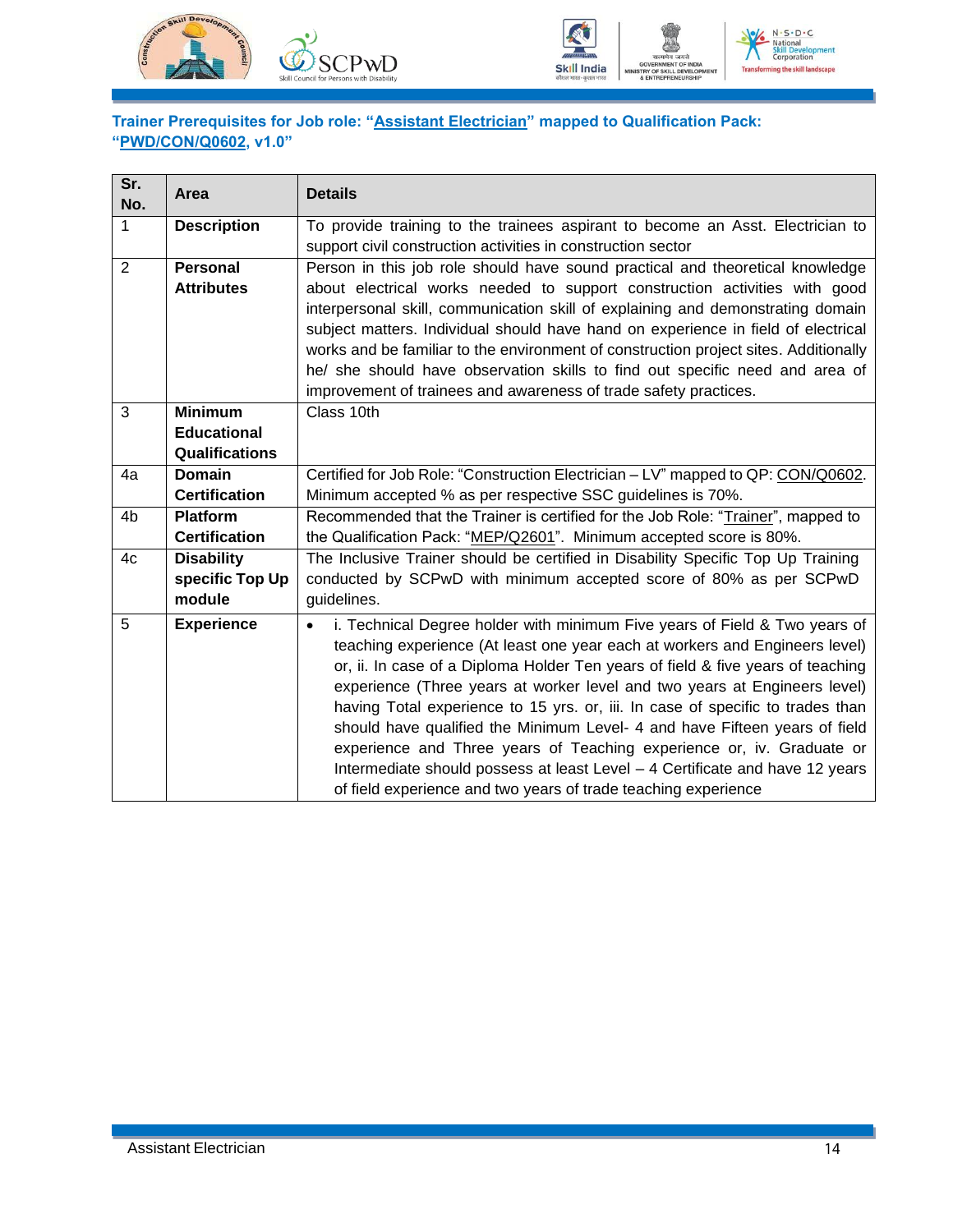



#### **CRITERIA FOR ASSESSMENT OF TRAINEES**

<span id="page-17-0"></span>

| <b>Job Role</b><br><b>Qualification Pack</b> | Assistant Electrician<br>PWD/CON/Q0602                     |
|----------------------------------------------|------------------------------------------------------------|
| <b>Expository:</b>                           | Locomotor Disability (E001)                                |
| <b>Sector Skill Council</b>                  | Skill Council for Persons with Disability and Construction |

#### **Guidelines for Assessment**

- 1. Criteria for assessment for each Qualification Pack will be created by the Sector Skill Council. Each Performance Criteria (PC) will be assigned marks proportional to its importance in NOS. SSC will also lay down proportion of marks for Theory and Skills Practical for each PC.
- 2. The assessment for the knowledge part will be based on knowledge bank of questions created by Assessment Bodies subject to approval by SSC
- 3. Individual assessment agencies will create unique question papers for knowledge/theory part for assessment of candidates as per assessment criteria given below
- 4. Individual assessment agencies will create unique evaluations for skill practical for every student at each examination/training center based on assessment criteria.
- 5. The passing percentage for each QP will be 50%. To pass the Qualification Pack, every trainee should score a minimum of 50% individually in each NOS.
- 6. The Assessor shall check the final outcome of the practices while evaluating the steps performed to achieve the final outcome.
- 7. The trainee shall be provided with a chance to repeat the test to correct his procedures in case of improper performance, with a deduction of marks for each iteration.
- 8. After the certain number of iteration as decided by SSC the trainee is marked as fail, scoring zero marks for the procedure for the practical activity.
- 9. In case of successfully passing only certain number of NOS's, the trainee is eligible to take subsequent assessment on the balance NOS's to pass the Qualification Pack within the specified timeframe set by SSC.
- 10. Minimum duration of Assessment of each QP shall be of 4hrs/trainee.

|                                                    |                                                                                                                                      |                             |        | <b>Marks Allocation</b> |                                   |
|----------------------------------------------------|--------------------------------------------------------------------------------------------------------------------------------------|-----------------------------|--------|-------------------------|-----------------------------------|
|                                                    |                                                                                                                                      | <b>Total</b><br><b>Mark</b> | Out Of | <b>Theory</b>           | <b>Skills</b><br><b>Practical</b> |
| <b>CON/N0602:</b><br>Select and use<br>hand, power | PC1. select and handle appropriate hand and power<br>tools for establishing/terminating electrical<br>connections as per requirement |                             |        | $\overline{2}$          |                                   |
| tools and<br>electrical<br>devices                 | PC2. select appropriate electrical measuring devices to<br>examine electrical units for power interruptions/<br>continuity           | 100                         | 3      |                         |                                   |
| relevant to<br>construction<br>electrical works    | PC3. select appropriate tools and measuring devices<br>to trace out short circuits/ faults and leakages in<br>electrical wiring      |                             | 10     | 3                       |                                   |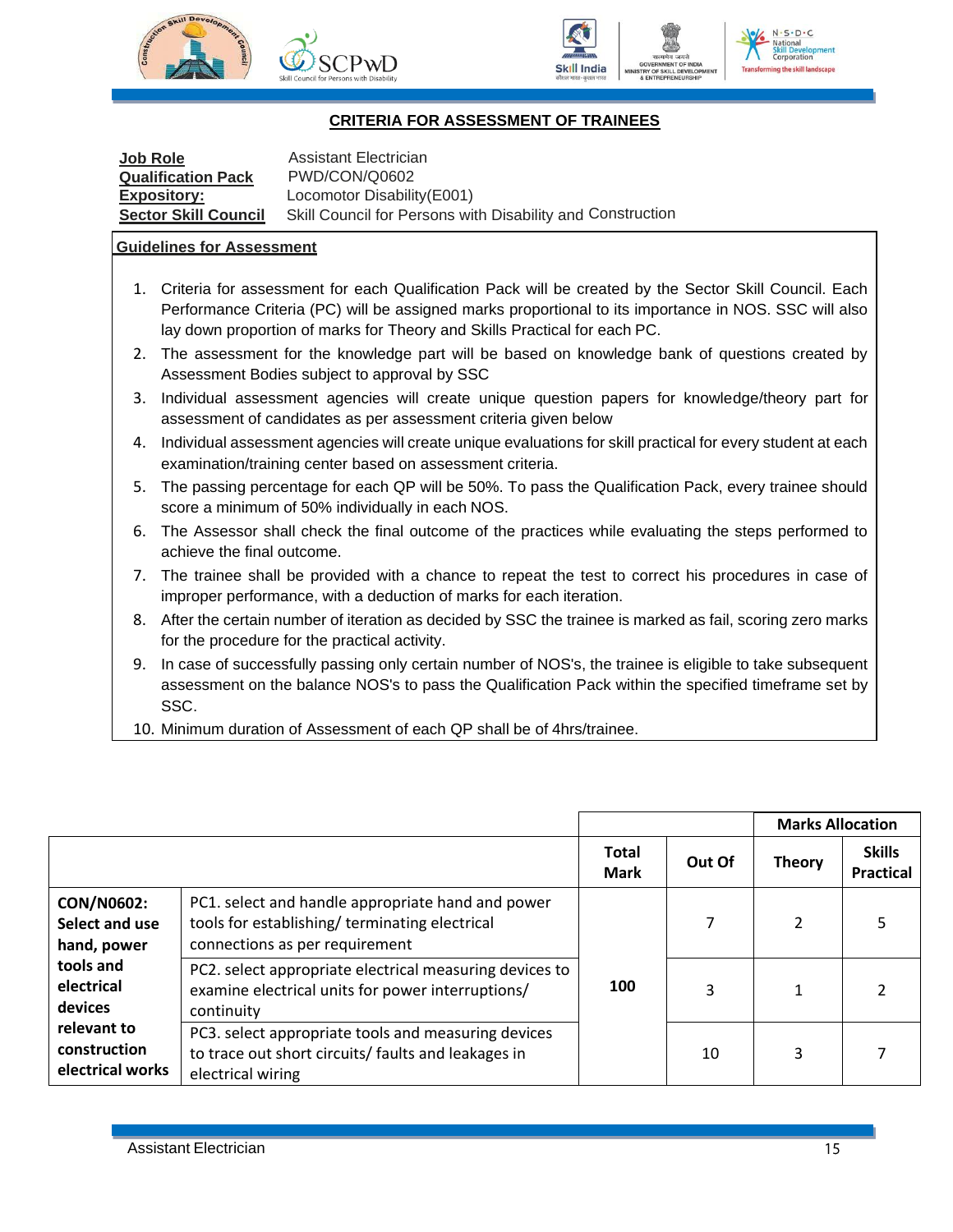







 $N \cdot S \cdot D \cdot C$ Vatio nal Nation<br>Skill De<br>Corpor ent ation **Transforming the skill landscape** 

|                                                         | PC4. select electrical devices such as starters, circuit<br>breakers, relays as per equipment/ wiring installation<br>rating, current rating                                                                        |              | 3              | 1              | 2              |
|---------------------------------------------------------|---------------------------------------------------------------------------------------------------------------------------------------------------------------------------------------------------------------------|--------------|----------------|----------------|----------------|
|                                                         | PC5. follow operating procedure and standards set by<br>manufacturer while handling and using power tools<br>and measuring devices                                                                                  |              | $\overline{7}$ | $\overline{2}$ | 5              |
|                                                         | PC6. perform basic checks on power tools prior to use                                                                                                                                                               |              | 10             | $\overline{3}$ | $\overline{7}$ |
|                                                         | PC7. use measuring instruments to measure size and<br>dimension of wires, conduits as per electrical<br>installation or maintenance work requirement                                                                |              | 13             | 4              | 9              |
|                                                         | PC8. use hand and power tools to cut, and bend wire<br>and conduit as per electrical installation or<br>maintenance work requirement                                                                                |              | 10             | 3              | 7              |
|                                                         | PC9. use right tools to splice wires by stripping<br>insulation from terminal leads and twisting wires<br>together                                                                                                  |              | 7              | $\overline{2}$ | 5              |
|                                                         | PC10. use appropriate hand and power tools to thread<br>conduit ends, connect couplings, and fabricate and<br>secure conduit support brackets                                                                       |              | $\overline{7}$ | $\overline{2}$ | 5              |
|                                                         | PC11. use appropriate hand, power tools and<br>diagnostic devices like digital ammeter, multimeter,<br>tong tester, earth tester or similar devices to install,<br>repair power connections                         |              | 10             | 3              | $\overline{7}$ |
|                                                         | PC12. maintain and upkeep of relevant tools and<br>devices after use                                                                                                                                                |              | $\overline{7}$ | $\overline{2}$ | 5              |
|                                                         | PC13. work safely as per standard practices,<br>manufacturer's specifications and guidelines,<br>electrical / organization safety norms while carrying<br>out any electrical work                                   |              | 7              | $\overline{2}$ | 5              |
|                                                         |                                                                                                                                                                                                                     | <b>Total</b> | 100            | 30             | 70             |
| CON/N0603:<br><b>Install</b>                            | PC1. check and select cable, conduits, lights, sockets,<br>temporary power distribution panels at power source<br>and other required fixtures and accessories as per<br>manufacturer's guidelines and specification |              | 7              | $\overline{2}$ | 5              |
| temporary<br>lighting<br>arrangement at<br>construction | PC2. assist in /carry out laying of cables through ducts<br>or conduits, underground or through poles (overhead)<br>as per plans and instructions                                                                   | 100          | 7              | $\overline{2}$ | 5              |
| sites                                                   | PC3. select the type and wattage of lights considering<br>illumination requirement at worksite and install them<br>at secured positions                                                                             |              | $\overline{7}$ | $\overline{2}$ | 5              |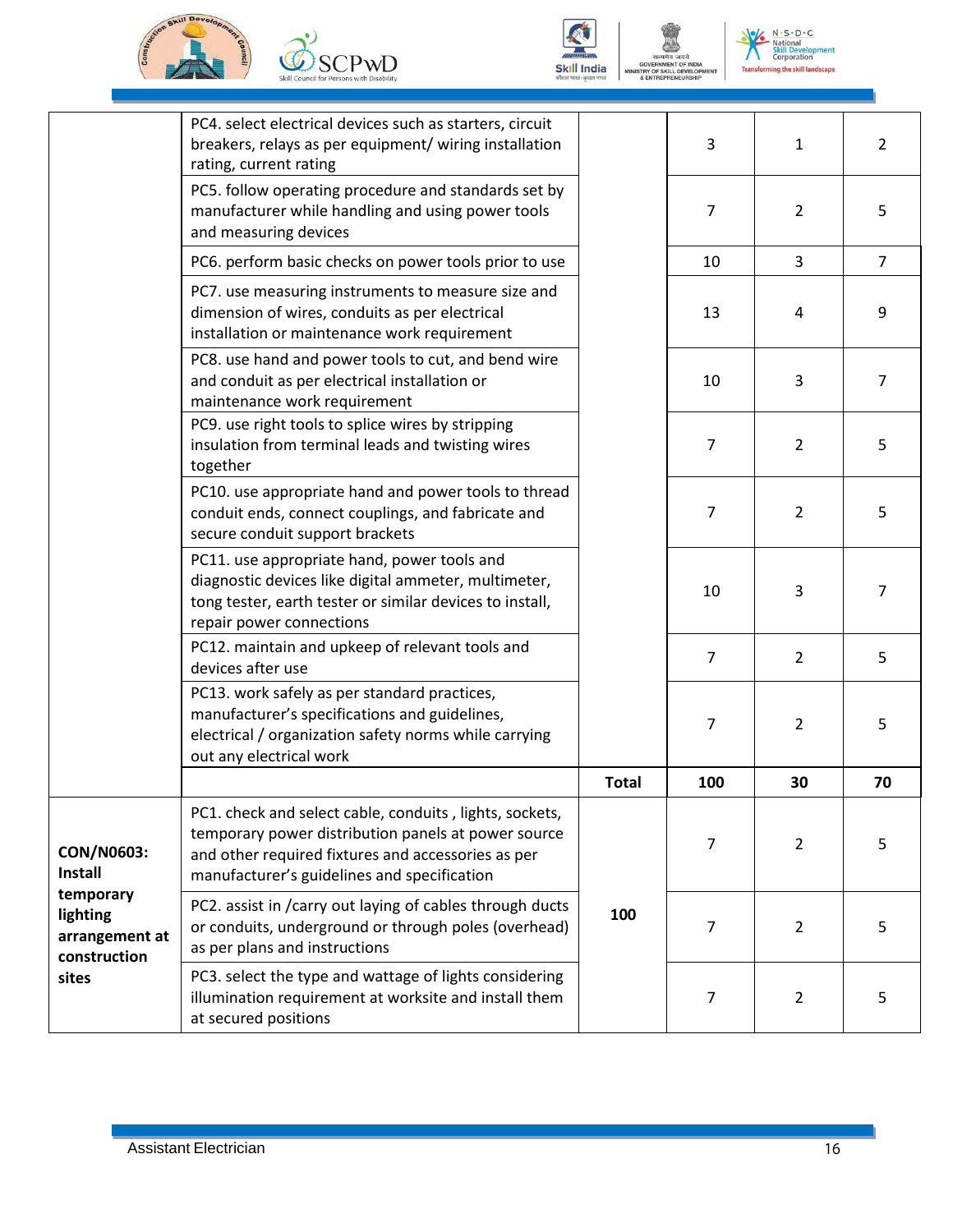







 $N \cdot S \cdot D \cdot C$ **National<br>Skill Development** ent evelo<sub>l</sub><br>ration **Transforming the skill landscape** 

|                                                      | PC4. fix lights and its accessories, brackets, bulkheads<br>with screws and bolts or by other standard means,<br>pull wires through conduit leading to connection<br>boxes, temporary panels/ distribution boards or other<br>temporary electrical terminals |              | $\overline{7}$ | $\overline{2}$ | 5              |
|------------------------------------------------------|--------------------------------------------------------------------------------------------------------------------------------------------------------------------------------------------------------------------------------------------------------------|--------------|----------------|----------------|----------------|
|                                                      | PC5. extend/join LV electrical cable using straight<br>through joints, splicing them together and secure<br>joints by applying PVC insulation tapes, caps or by<br>other safe method as and when necessary                                                   |              | $\overline{7}$ | 2              | 5              |
|                                                      | PC6. carry out termination of LV cables selecting the<br>right method as per standard practice                                                                                                                                                               |              | $\overline{7}$ | $\overline{2}$ | 5              |
|                                                      | PC7. work safely as per electrical safety guidelines<br>provided by manufacturer, standard safety practice or<br>organizational safety norms while establishing or<br>disconnecting live electrical connections                                              |              | 3              | 1              | 2              |
|                                                      | PC8. upkeep of all relevant key electrical tools and<br>fixtures                                                                                                                                                                                             |              | 3              | $\mathbf{1}$   | $\overline{2}$ |
|                                                      | PC9. tag embedded, exposed electrical lines and other<br>key equipment appropriately                                                                                                                                                                         |              | 3              | $\mathbf{1}$   | $\overline{2}$ |
|                                                      | PC10. repair and replace light arrangements as per<br>instruction or requirement                                                                                                                                                                             |              | $\overline{7}$ | $\overline{2}$ | 5              |
|                                                      | PC11. replace burned out bulbs, light units and ballast<br>in light fixtures as needed                                                                                                                                                                       |              | $\overline{7}$ | $\overline{2}$ | 5              |
|                                                      | PC12. carry out relevant tests to trace out power<br>interruptions/ continuity at lighting arrangements                                                                                                                                                      |              | 10             | 3              | 7              |
|                                                      | PC13. replace damaged cable, other relevant parts as<br>and when necessary                                                                                                                                                                                   |              | $\overline{7}$ | $\overline{2}$ | 5              |
|                                                      | PC14. shift light at various locations during<br>construction activity as per requirement                                                                                                                                                                    |              | $\overline{7}$ | $\overline{2}$ | 5              |
|                                                      | PC15. replace faulty circuit breakers, fuses, switches,<br>electrical and electronic components and wire as per<br>requirement                                                                                                                               |              | 10             | 3              | 7              |
|                                                      | PC16. perform preventive maintenance on diesel<br>generators at site provided for temporary lighting (if<br>any) at scheduled intervals as per direction of<br>concerned authority                                                                           |              | 3              | 1              | 2              |
|                                                      |                                                                                                                                                                                                                                                              | <b>Total</b> | 100            | 30             | 70             |
| CON/N0604:<br><b>Install LV</b><br>electrical wiring | PC1. identify and select house wiring components<br>(such as wires, flexible and rigid conduits, PVC<br>raceways, wooden battens, clamps etc.) according to<br>their specification / size                                                                    | 100          | 7              | 2              | 5              |
| at permanent<br>structures                           | PC2. read and interpret single phase LV wiring<br>diagram                                                                                                                                                                                                    |              | 10             | 3              | $\overline{7}$ |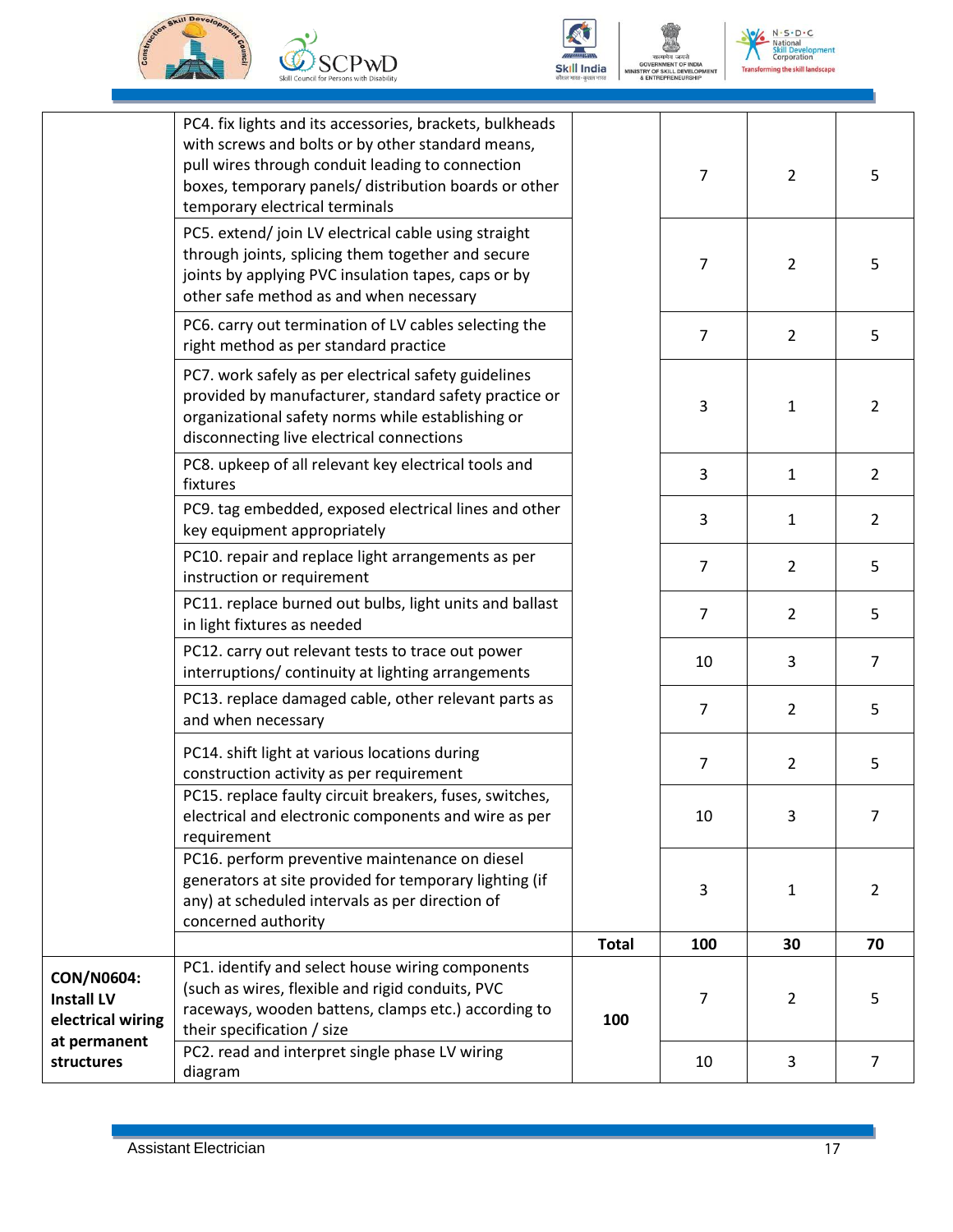





 $N \cdot S \cdot D \cdot C$ **National<br>Skill Develo<br>Corporation** ent **Transforming the skill landscape** 

|                                               | PC3. carry out necessary linear measurement to cut,<br>bend, join conduits and cables and use them as per<br>requirement or instruction                                                  |              | 7              | $\overline{2}$ | 5              |
|-----------------------------------------------|------------------------------------------------------------------------------------------------------------------------------------------------------------------------------------------|--------------|----------------|----------------|----------------|
|                                               | PC4. lay conduit through RCC structures (slabs, beams,<br>walls) or through chased wall (brick wall) surface as<br>per instruction                                                       |              | 7              | 2              | 5              |
|                                               | PC5. lock conduit pipe in its location by means of<br>clamp or other standard means as per instruction                                                                                   |              | $\overline{7}$ | $\overline{2}$ | 5              |
|                                               | PC6. pull, push wires through conduits in order to<br>expose them at desired locations as per requirement                                                                                |              | $\overline{7}$ | $\overline{2}$ | 5              |
|                                               | PC7. perform drilling, cutting work as and when<br>necessary using appropriate hand and power tools                                                                                      |              | 10             | 3              | $\overline{7}$ |
|                                               | PC8. handle and shift electrical fixtures, fittings as per<br>instructions within workplace                                                                                              |              | $\overline{7}$ | $\overline{2}$ | 5              |
|                                               | PC9. assist in fixing of electrical fixtures and fittings as<br>per instruction                                                                                                          |              | 7              | $\overline{2}$ | 5              |
|                                               | PC10. carry out termination of cables safely as per<br>instruction                                                                                                                       |              | $\overline{7}$ | $\overline{2}$ | 5              |
|                                               | PC11. carry out necessary tests to electrical circuit<br>during and post wiring activity using appropriate<br>tools as per direction of electrician                                      |              | 10             | 3              | $\overline{7}$ |
|                                               | PC12. assist in carrying out electrical earthing work by<br>installing earthing components as per instruction                                                                            |              | 10             | 3              | $\overline{7}$ |
|                                               | PC13. work safely according to manufacturer<br>guidelines, specification, standard electrical safety<br>practices or organizational safety and as per direction<br>of superior authority |              | 7              | 2              | 5              |
|                                               |                                                                                                                                                                                          | <b>Total</b> | 100            | 30             | 70             |
|                                               | PC1. read relevant SLDs, instructions, safety<br>guidelines, manufacturer's specifications prior to<br>assemble temporary panel/ distribution boards                                     |              | 10             | 3              | $\overline{7}$ |
| <b>CON/N0605:</b><br>Assemble,<br>install and | PC2. select and install required fixtures like power<br>sockets, switches, wires, MCBs of appropriate<br>specification as per circuit load requirement                                   | 100          | 10             | 3              | $\overline{7}$ |
| maintain<br>temporary LV<br>electrical panels | PC3. ensure tightness and safe working condition of<br>wires, fixtures prior to connect the assembly with<br>power source                                                                |              | 3              | $\mathbf{1}$   | $\overline{2}$ |
| (distribution<br>boards) at                   | PC4. connect DB to main power cable and undertake<br>standard tests to ensure its safe and desired working                                                                               |              | $\overline{7}$ | $\overline{2}$ | 5              |
| construction<br>site                          | PC5. place and secure the distribution board against<br>water, fire and other external damaging agents                                                                                   |              | $\overline{7}$ | $\overline{2}$ | 5              |
|                                               | PC6. carry out proper termination of cables as per<br>standard practice while connecting to the sockets of<br>the panel                                                                  |              | 7              | $\overline{2}$ | 5              |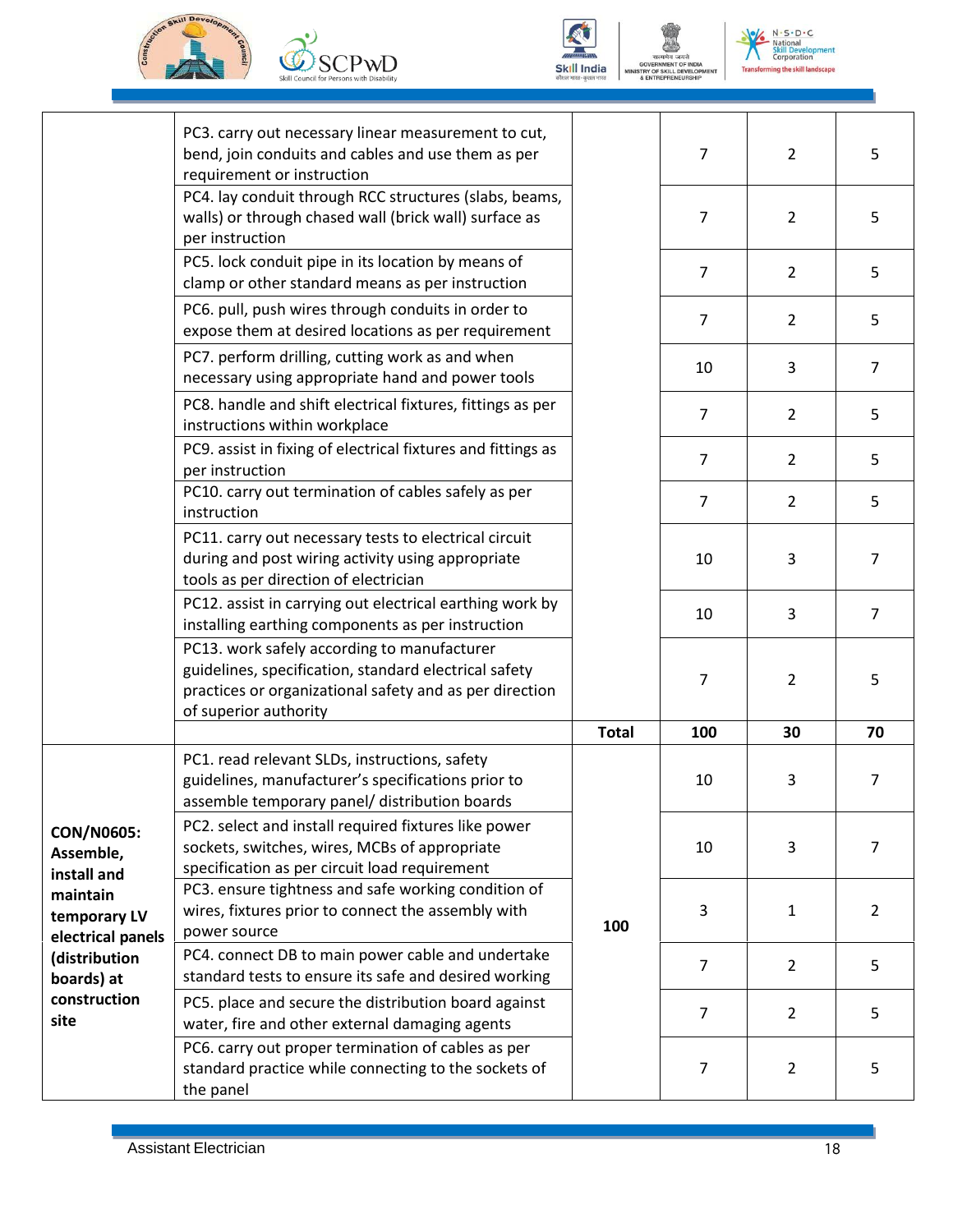







 $N \cdot S \cdot D \cdot C$ nal ent č.  $\frac{1}{2}$ **Transforming the skill landscape** 

|                                     | PC7. carry out earthing of the panels as per standard<br>procedure                                                                                                                                   |              | 10             | 3              | $\overline{7}$ |
|-------------------------------------|------------------------------------------------------------------------------------------------------------------------------------------------------------------------------------------------------|--------------|----------------|----------------|----------------|
|                                     | PC8. work safely as per manufacturer's guidelines,<br>specifications, standard electrical practices or<br>organizational safety norms whichever applicable                                           |              | 3              | $\mathbf{1}$   | $\overline{2}$ |
|                                     | PC9. check and ensure necessary tagging, barricading<br>near to the live/ active electrical distribution boards                                                                                      |              | 3              | $\mathbf{1}$   | $\overline{2}$ |
|                                     | PC10. carry out visual inspection of the live/active<br>board regularly to ensure safe working condition of all<br>components                                                                        |              | 3              | $\mathbf{1}$   | $\overline{2}$ |
|                                     | PC11. ensure that the live connections get<br>discontinued after completion of daily construction<br>works in order to minimize energy wastage and<br>enhance working efficiency of electrical units |              | 3              | $\mathbf{1}$   | $\overline{2}$ |
|                                     | PC12. respond promptly on failure/ damage or<br>malfunctioning of panel or any of its component                                                                                                      |              | $\overline{7}$ | $\overline{2}$ | 5              |
|                                     | PC13. carry out necessary tests in order to determine<br>root cause of failure                                                                                                                       |              | 10             | 3              | $\overline{7}$ |
|                                     | PC14. report, notify concerned authorities prior to<br>shut down, deactivate or repair the electrical unit                                                                                           |              | 3              | 1              | $\overline{2}$ |
|                                     | PC15. replace, repair faulty components as per SLD,<br>instruction, safety guideline, manufacturer's<br>specification                                                                                |              | 7              | 2              | 5              |
|                                     | PC16. carry out necessary documentation, keep<br>records relevant to maintenance/repairing of panels<br>as per organizational norms                                                                  |              | 3              | $\mathbf{1}$   | $\overline{2}$ |
|                                     | PC17. isolate the panel safely and shift to another<br>location as and when necessary                                                                                                                |              | 3              | 1              | $\overline{2}$ |
|                                     |                                                                                                                                                                                                      | <b>Total</b> | 100            | 30             | 70             |
|                                     | PC1. pass on work related information/ requirement<br>clearly to the team members                                                                                                                    |              | $\overline{7}$ | $\overline{2}$ | 5              |
|                                     | PC2. inform co-workers and superiors about any kind<br>of deviations from work                                                                                                                       |              | 7              | $\overline{2}$ | 5              |
| CON/N8001:<br><b>Work</b>           | PC3. address the problems effectively and report if<br>required to immediate supervisor appropriately                                                                                                |              | 10             | 3              | $\overline{7}$ |
| effectively in a<br>team to deliver | PC4. receive instructions clearly from superiors and<br>respond effectively on same                                                                                                                  | 100          | $\overline{7}$ | $\overline{2}$ | 5              |
| desired results<br>at the           | PC5. communicate to team members/subordinates for<br>appropriate work technique and method                                                                                                           |              | 10             | 3              | $\overline{7}$ |
| workplace                           | PC6. seek clarification and advice as per requirement<br>and applicability                                                                                                                           |              | $\overline{7}$ | $\overline{2}$ | 5              |
|                                     | PC7. hand over the required material, tools tackles,<br>equipment and work fronts timely to interfacing<br>teams                                                                                     |              | 27             | 8              | 19             |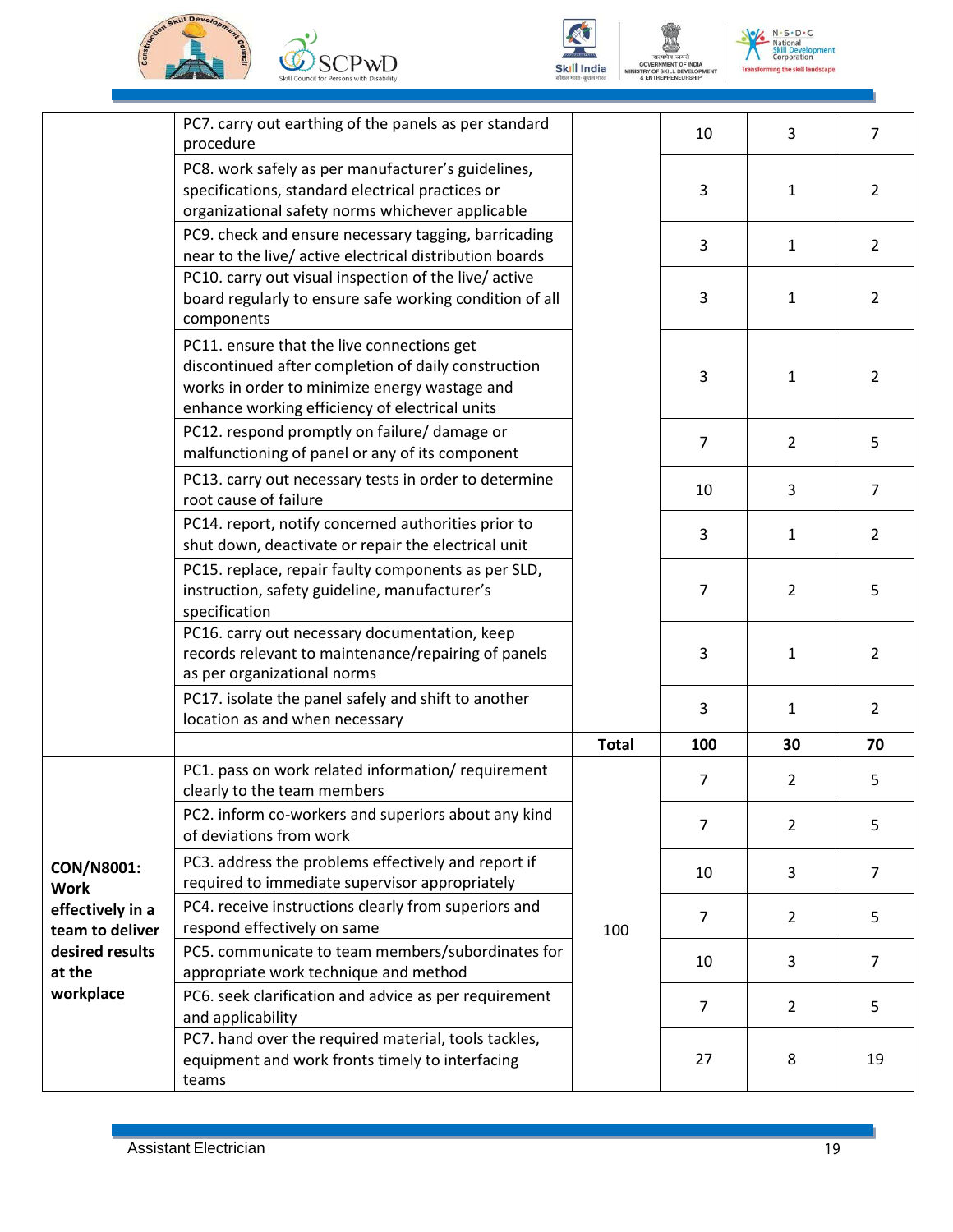







 $N \cdot S \cdot D \cdot C$ hal ent č.  $\frac{1}{2}$ ming the skill landscape

|                                                    | PC8. work together with co-workers in a synchronized<br>manner                                                                                 |              | 27  | 8              | 19             |
|----------------------------------------------------|------------------------------------------------------------------------------------------------------------------------------------------------|--------------|-----|----------------|----------------|
|                                                    |                                                                                                                                                | <b>Total</b> | 100 | 30             | 70             |
|                                                    | PC1. understand clearly the targets and timelines set<br>by superiors                                                                          |              | 7   | 2              | 5              |
|                                                    | PC2. plan activities as per schedule and sequence                                                                                              |              | 7   | $\overline{2}$ | 5              |
|                                                    | PC3. provide guidance to the subordinates to obtain<br>desired outcome                                                                         |              | 10  | 3              | $\overline{7}$ |
|                                                    | PC4. plan housekeeping activities prior to and post<br>completion of work                                                                      |              | 7   | $\overline{2}$ | 5              |
| <b>CON/N8002:</b>                                  | PC5. list and arrange required resources prior to<br>commencement of work                                                                      |              | 10  | 3              | $\overline{7}$ |
| <b>Plan and</b><br>organize work                   | PC6. select and employ correct tools, tackles and<br>equipment for completion of desired work                                                  | 100          | 10  | 3              | $\overline{7}$ |
| to meet                                            | PC7. complete the work with allocated resources                                                                                                |              | 10  | 3              | $\overline{7}$ |
| expected<br>outcomes                               | PC8. engage allocated manpower in an appropriate<br>manner                                                                                     |              | 10  | 3              | $\overline{7}$ |
|                                                    | PC9. use resources in an optimum manner to avoid<br>any unnecessary wastage                                                                    |              | 10  | 3              | 7              |
|                                                    | PC10. employ tools, tackles and equipment with care<br>to avoid damage to the same                                                             |              | 7   | $\overline{2}$ | 5              |
|                                                    | PC11. organize work output, materials used, tools and<br>tackles deployed,                                                                     |              | 7   | $\overline{2}$ | 5              |
|                                                    | PC12. processes adopted to be in line with the<br>specified standards and instructions                                                         |              | 7   | 2              | 5              |
|                                                    |                                                                                                                                                | <b>Total</b> | 100 | 30             | 70             |
|                                                    | PC1. identify and report any hazards, risks or breaches<br>in site safety to the appropriate authorities                                       |              | 7   | 2              | 5              |
| CON/N9001:<br><b>Work according</b><br>to personal | PC2. follow emergency and evacuation procedures in<br>case of accidents, fires, natural calamities                                             |              |     | 2              | 5              |
| health, safety<br>and<br>environment               | PC3. follow recommended safe practices in handling<br>construction materials, including chemical and<br>hazardous material whenever applicable | 100          | 10  | 3              | 7              |
| protocol at<br>construction<br>site                | PC4. participate in safety awareness programs like<br>Tool Box Talks, safety demonstrations, mock drills,<br>conducted at site                 |              | 7   | 2              | 5              |
|                                                    | PC5. identify near miss, unsafe condition and unsafe<br>act                                                                                    |              | 7   | $\overline{2}$ | 5              |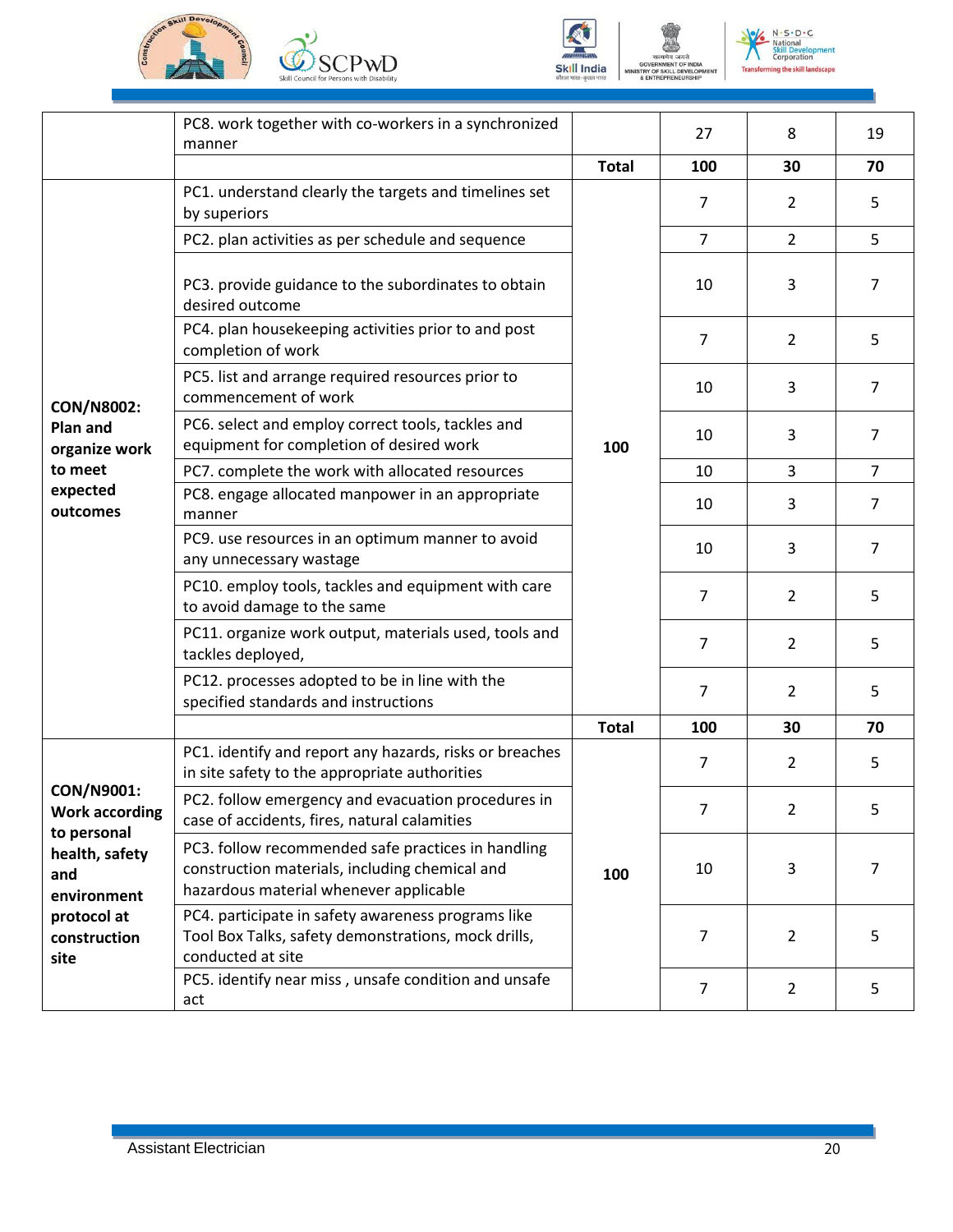







| hazardous wastes<br>PC12. apply ergonomic principles wherever required                                                                                                                                                                                                                            |                |                          |   |
|---------------------------------------------------------------------------------------------------------------------------------------------------------------------------------------------------------------------------------------------------------------------------------------------------|----------------|--------------------------|---|
|                                                                                                                                                                                                                                                                                                   | $\overline{7}$ | $\overline{2}$           | 5 |
| identified containers before disposal, separate<br>containers that may be needed for disposal of toxic or                                                                                                                                                                                         | 7              | $\mathcal{P}$            | 5 |
| PC10. follow safety protocol and practices as laid<br>down by site EHS department<br>PC11. collect and deposit construction waste into                                                                                                                                                            | 13             | 4                        | 9 |
| PC9. install and apply properly all safety equipment as<br>instructed                                                                                                                                                                                                                             | 13             | 4                        | 9 |
| PC8. follow safe disposal of waste, harmful and<br>hazardous materials as per EHS guidelines                                                                                                                                                                                                      | 7              | $\overline{2}$           | 5 |
| PC7. handle all required tools, tackles, materials &<br>equipment safely                                                                                                                                                                                                                          | $\overline{7}$ | $\overline{\mathcal{L}}$ | 5 |
| PC6. use appropriate Personal Protective Equipment<br>(PPE) as per work requirements including:<br>• Head Protection (Helmets)<br>• Ear protection<br>• Fall Protection<br>• Foot Protection<br>• Face and Eye Protection<br>• Hand and Body Protection<br>• Respiratory Protection (if required) | 10             | 3                        | 7 |